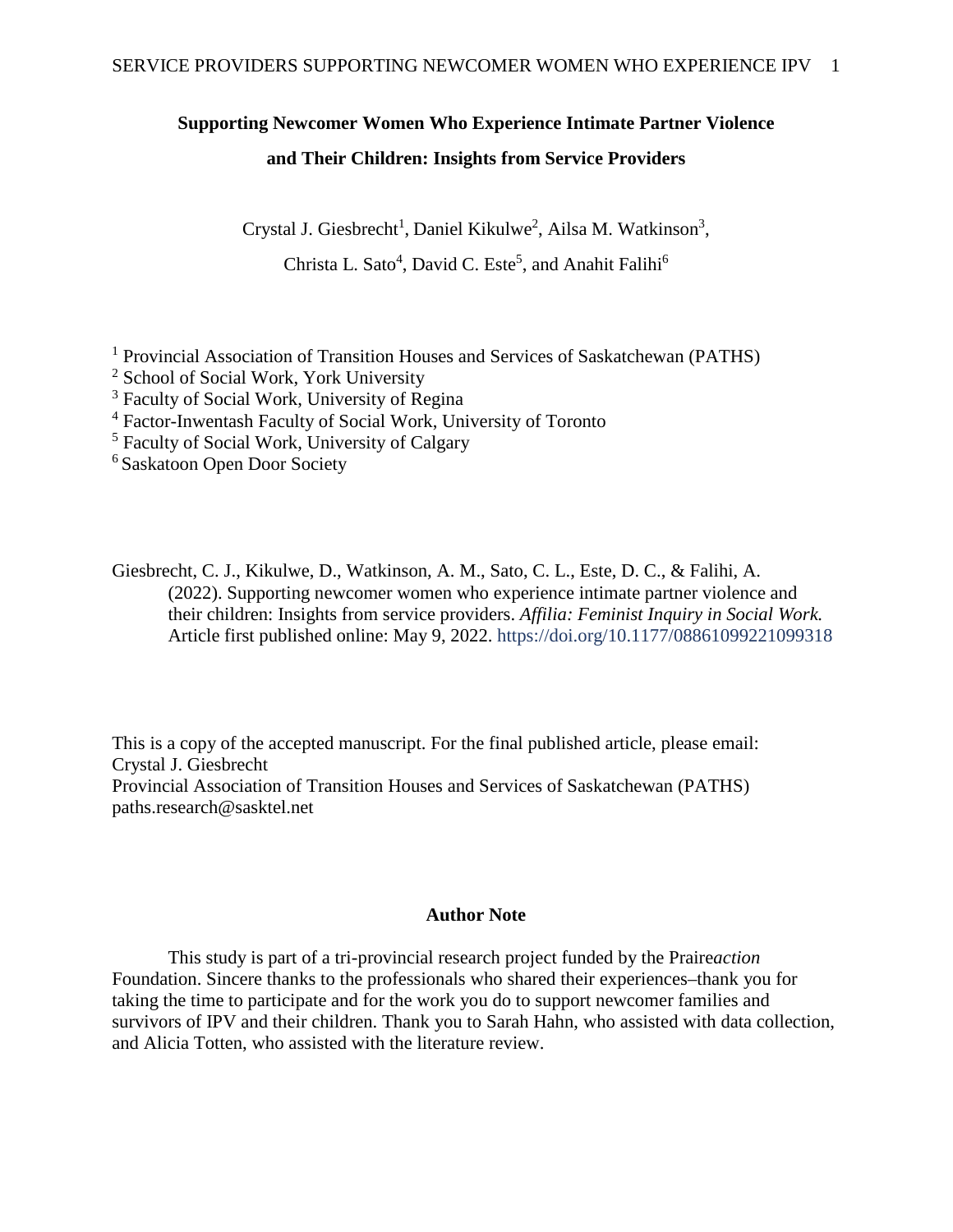#### **Abstract**

This qualitative study adds to research on the experiences of professionals who support newcomer women who have experienced intimate partner violence (IPV). Findings from seven focus groups with 32 service providers from newcomer-serving and domestic violence agencies in Saskatchewan, Canada, include newcomer survivors' experiences of isolation, the impact of IPV on newcomer children, and challenges and opportunities for supporting newcomer women who have experienced IPV. Service providers described gaps in existing services and the need for additional services; they also described ways of working effectively with newcomer women survivors of IPV and their children. Professionals indicated the importance of a trauma-andviolence-informed, survivor-centered approach and highlighted the need for compassion, empathy, and patience when working with newcomer women who have experienced IPV. This article includes recommendations for service providers, including IPV shelters and services and newcomer-serving agencies, to improve service to newcomer survivors.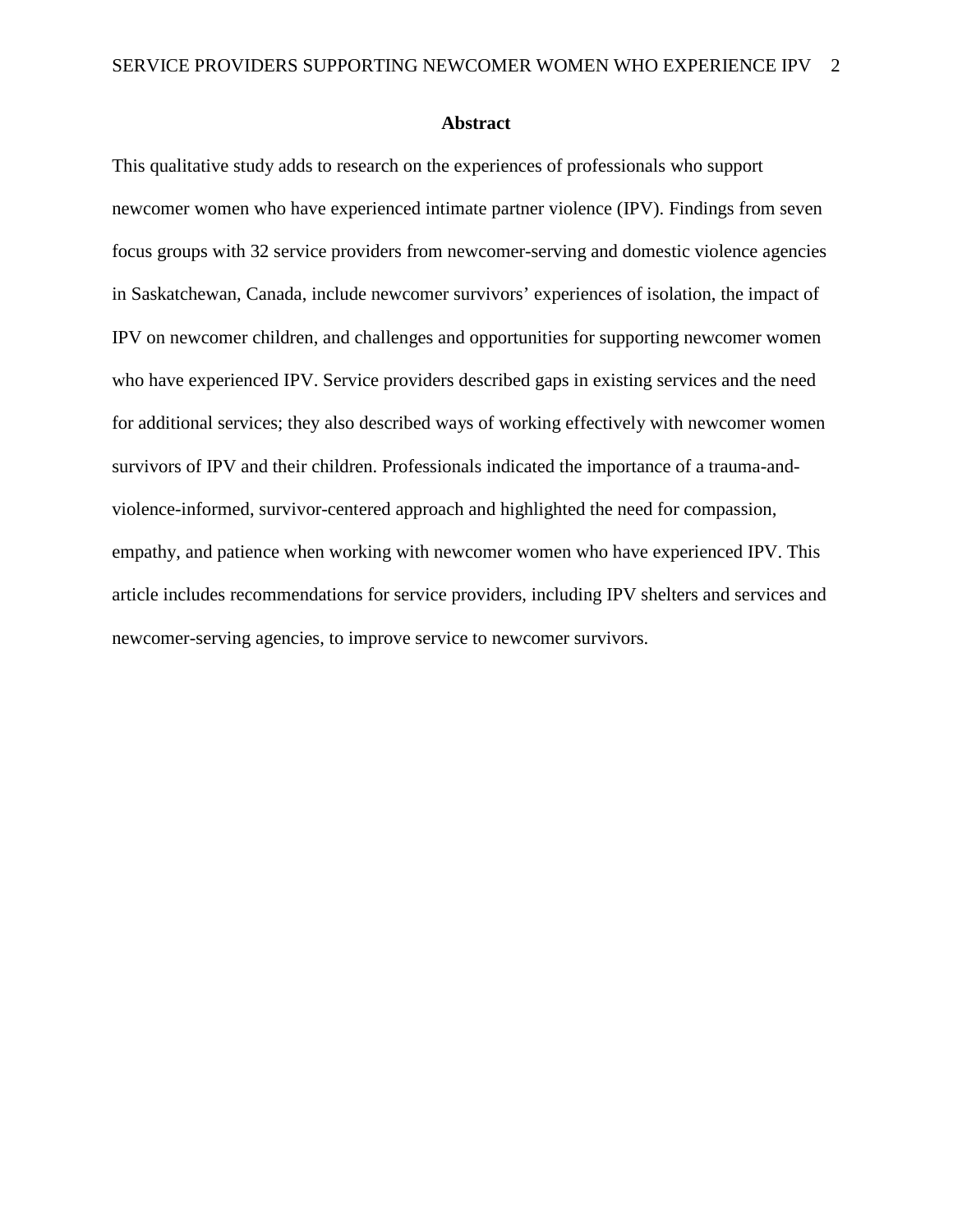# **Supporting Newcomer Women Who Experience Intimate Partner Violence and Their Children: Insights from Service Providers**

There is a small body of research on newcomer women's experiences of intimate partner violence (IPV); however, there has been relatively little investigation of the perspectives of service providers who support newcomer survivors. Research with service providers is essential as these professionals can provide important insights regarding challenges and recommendations for improved service provision for this demographic. Further, there is considerable diversity among newcomers (Alaggia & Maiter, 2015; Sokoloff, 2008) in terms of religion, education, language, ethnicity, and so on. Speaking to service providers from different professions who work with newcomers from different regions of the world adds to knowledge regarding service provision for newcomer survivors. This study examines service providers' experiences working with these survivors and offers recommendations for improving services for newcomer women from diverse backgrounds who have experienced IPV and their children.

The present study is part of a larger research project that included qualitative interviews w[i](#page-43-0)th newcomer<sup>i</sup> women who had experienced IPV and focus groups with service providers who work with these women in the Canadian Prairies (Alberta, Saskatchewan, and Manitoba) in order to consider the unique circumstances and impact of IPV on newcomer women's lives and to determine what services are needed to ensure their safety and wellbeing. This article reports findings from seven focus groups with 32 service providers who work with newcomer women in Saskatchewan. This is the first study, to our knowledge, conducted in the province of Saskatchewan on this topic. This research was particularly necessary, given the comparatively high rates of IPV in Saskatchewan, combined with the increasing rates of immigration to the province.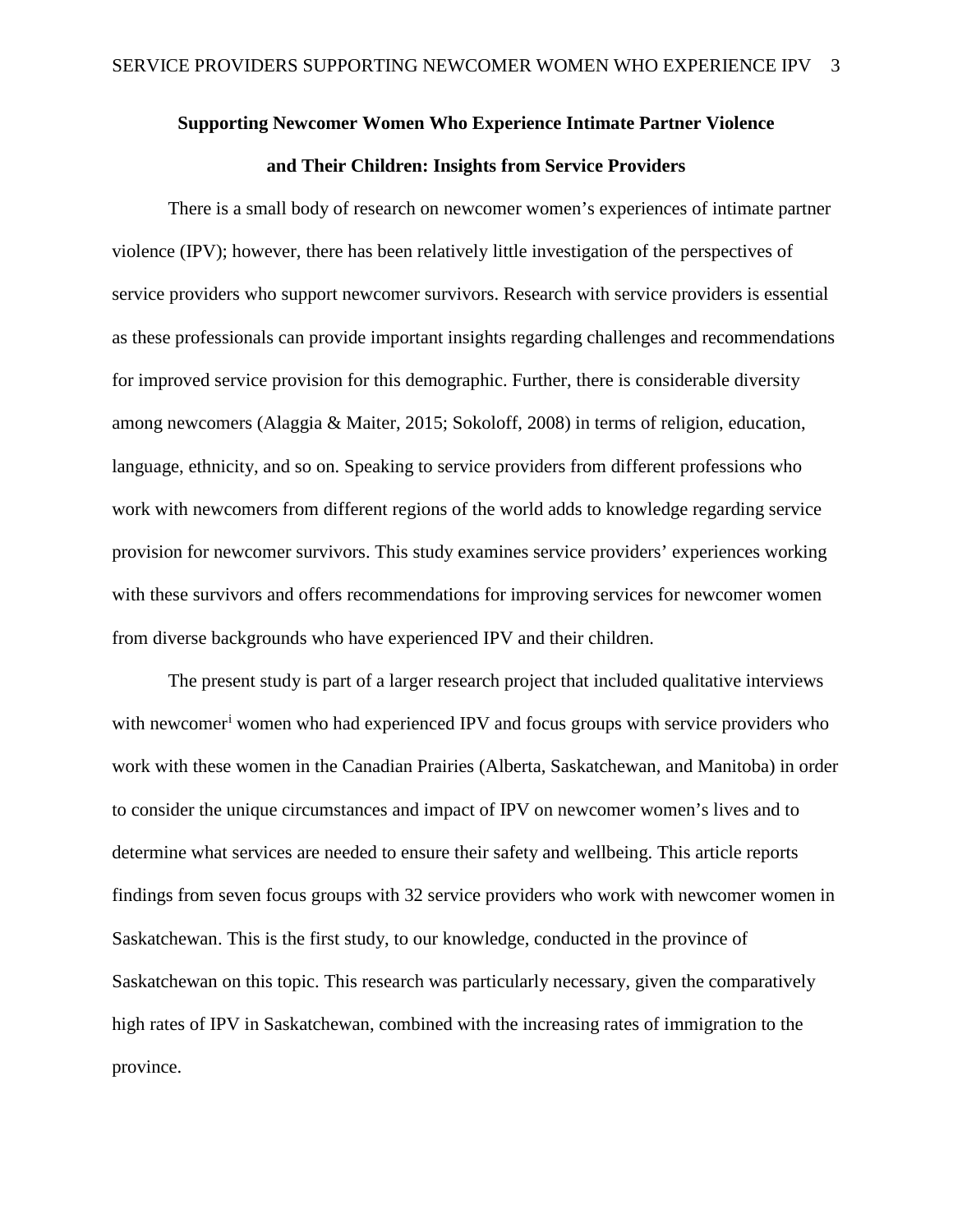## **Saskatchewan Context**

The rate of police-reported IPV in Saskatchewan is consistently over double the national average and represents the highest rate among the Canadian provinces (Conroy, 2021).<sup>[ii](#page-43-1)</sup> The majority of victims of IPV (79%; Conroy, 2021) and intimate partner homicide (79%; Dawson et al., 2021) in Canada are women, while the majority of accused perpetrators of IPV (approximately 81%; Saskatchewan Ministry of Justice, 2017a, 2017b) and intimate partner homicide (86%; Dawson et al., 2021) are men.

Over the past 20 years, Saskatchewan has welcomed 156,107 immigrants, including refugees who were granted permanent resident status (Statistics Canada, 2020). Saskatchewan has also admitted 13,873 individuals on a temporary basis, including refugee claimants (Statistics Canada, 2020). The province's immigration rate increased from under 1% in 2001 to 4% in 2016, with over 10% of the province's current population born outside of Canada (Statistics Canada, 2017). In 2018, 10.3% of women who accessed Saskatchewan's provincially-funded domestic violence shelters identified that they had been born outside of Canada (Saskatchewan Ministry of Justice, personal communication, 2019), an increase from 9.8% in 2017 and 9.3% in 2016.

#### **Literature Review**

#### **Help-seeking and Barriers to Services and Support for Newcomer Survivors**

Upon arriving in their new country, newcomer families anticipate safety for themselves and their children. This is particularly salient for those leaving their homelands due to violence (Kaslow, 2014). Migration can be challenging and related stressors, such as separation from extended family, poverty, and discrimination, can exacerbate problems that families are experiencing, including IPV (Alaggia & Maiter, 2015; Jayasuriya-Illesinghe 2018; Kikulwe,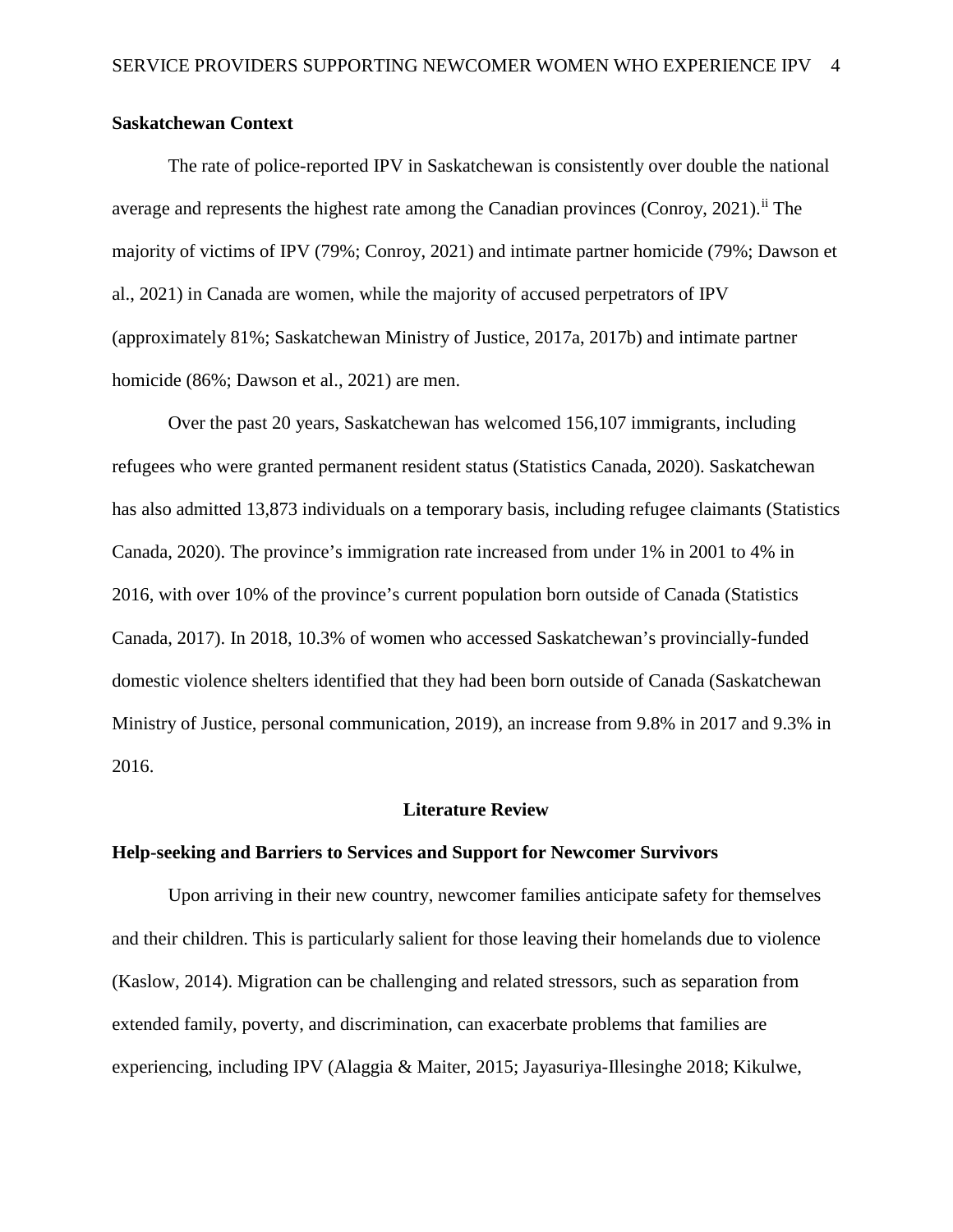2015; Okeke-Ihejirika et al., 2020). Previous Canadian research conducted with newcomer women survivors of IPV illustrates a heterogeneous group, with a wide diversity of pre- and post-migration life experiences. In addition, experiences of and responses to IPV vary (Guruge et al., 2020; Okeke-Ihejirika et al., 2020).

While newcomer women may experience similar forms of IPV as Canadian-born women, many newcomer women also experience abuse and control related to their status as immigrants or refugees (Giesbrecht et al., submitted; Jayasuriya-Illesinghe, 2018; Mahapatra & Rai, 2019; National Centre on Domestic and Sexual Violence [NCDSV], 2009; Rossiter et al., 2018; Tabibi et al., 2018).

In many cases, the perpetrator of violence has unique circumstances to leverage as control, should a newcomer woman seek help. A woman's immigration status may make her more vulnerable to ongoing violence from her partner and increase barriers to accessing services. For example, the perpetrator may threaten to withdraw his immigration sponsorship<sup>[iii](#page-43-2)</sup> of the survivor or her family members if the violence is reported and outside help is sought (Aujla, 2021; Mosher, 2009; Rossiter et al., 2018). Some perpetrators lie to victims about the consequences to their immigration status and the status of their children should they leave (Mahapatra & Rai, 2019; NCDSV, 2009; Tabibi et al., 2018). Newcomer women may experience a lack of trust in the police and threats from their partners relating to reporting to the police (Alaggia et al., 2009; Aujla, 2021; Mosher, 2009; Rossiter et al., 2018). Some newcomer women and children experience pre-migration trauma that intersects with experiences of oppression and violence that they experience after arrival (Lorenzetti & Este, 2010; MacDonnell et al., 2012; Rossiter et al., 2018). Further, many newcomer women have limited support networks, and their experiences of abuse are compounded by multiple forms of oppression, such as race, class,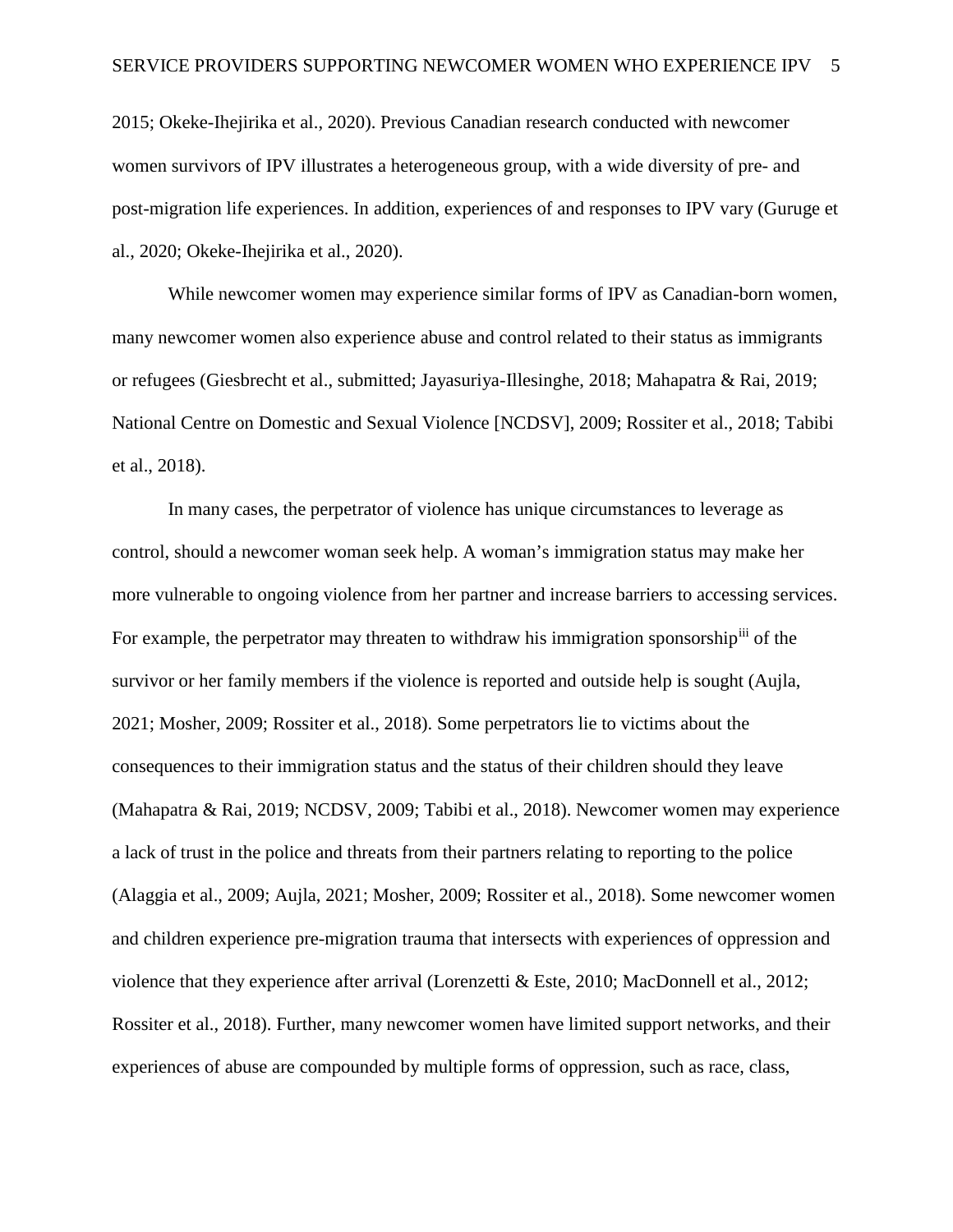gender, language, poverty, unemployment, and histories of exclusion (Aujla, 2021; Bhuyan & Velagapudi, 2013; Sokoloff, 2008).

Previous research details newcomer women's experiences with formal and informal sources of support. Formal supports include services such as domestic violence shelters, police, settlement agencies, and social services. Informal, or "natural supports," include family, friends, neighbors, coworkers, and community members, including cultural and spiritual communities (Aujla, 2021; Barrett & St. Pierre, 2011; Guruge & Humphreys, 2009; Okeke-Ihejirika et al., 2020).

Many factors influence whether survivors of IPV seek help. These may include intensity, severity, and frequency of abuse; fear that one's life is in danger; economic circumstances; shame; availability and accessibility of help; and the impact on and threat to children. Survivors of IPV may choose to end the relationship when their life or the lives of their children are threatened (Abraham & Tastsoglou, 2016; Barrett & St. Pierre, 2011; Ford-Gilboe et al., 2015). Research shows, however, that the risk for ongoing violence and lethality continues and often escalates after the relationship ends (Dawson, 2017; Office of the Chief Coroner for Ontario, 2019). Newcomer women's experiences of help-seeking and reasons for delaying seeking help after IPV also may be influenced by cultural/religious barriers, socio-economic challenges, socio-demographic factors (e.g., race, class, age), legal factors, a lack of knowledge regarding available resources (Ahmad et al., 2009; Aujla, 2013, 2021; Barrett & St. Pierre, 2011; Chan, 2020; Guruge et al., 2019; Hyman et al., 2006; Okeke-Ihejirika et al., 2020), challenges related to language ability (Alaggia et al., 2017; Aujla, 2010; Guruge et al., 2019; Holtmann & Rickards, 2018), and loss of social support after migration (Ahmad et al., 2009; Guruge & Humphreys, 2009). Recent Canadian research has also indicated that current policies and support services are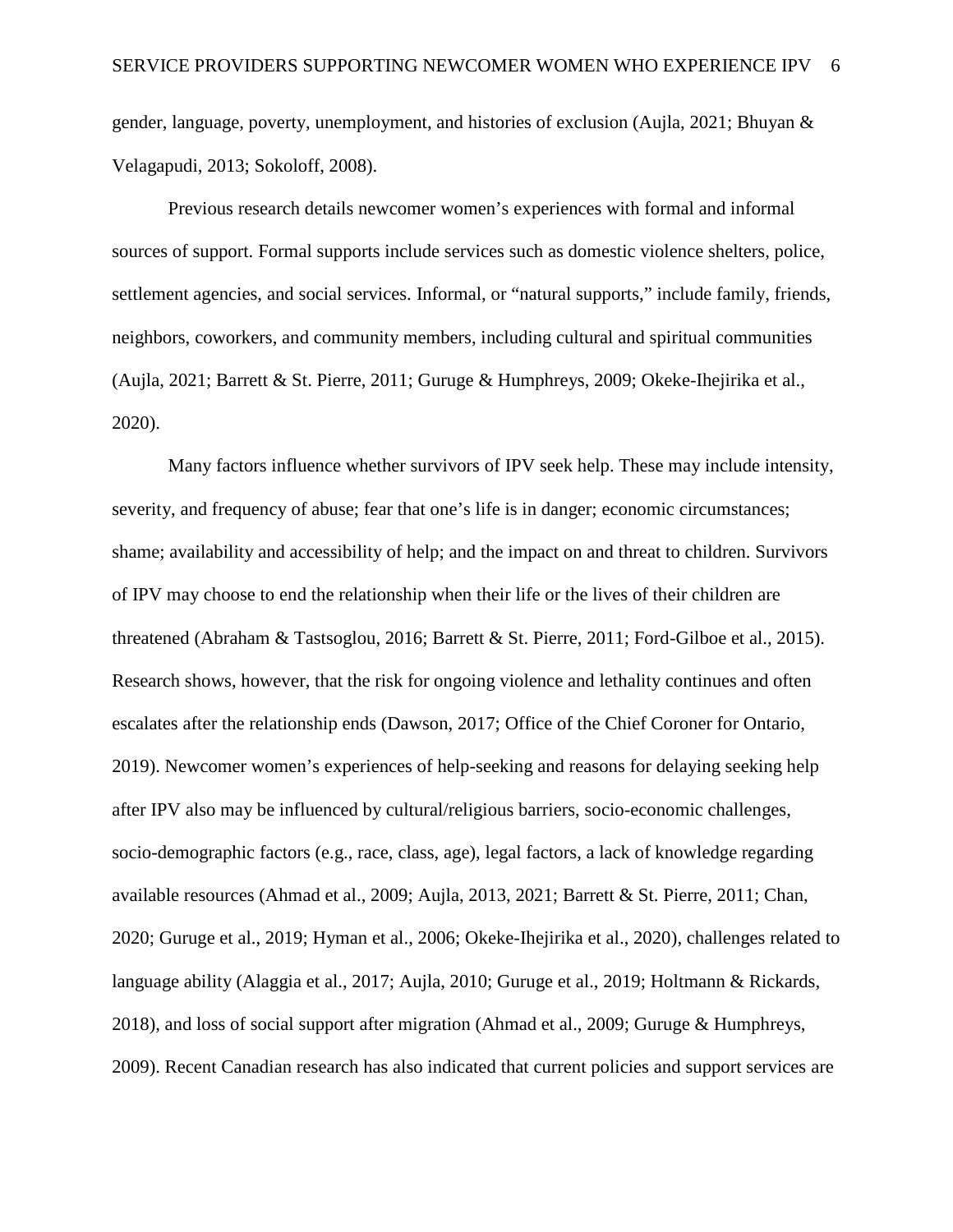not adequately meeting the needs of newcomer women who have experienced IPV (Aujla, 2021; Okeke-Ihejirika et al., 2020). An understanding of the barriers to accessing support is crucial for improving access to resources for survivors of IPV (Barrett  $\&$  St. Pierre, 2011) and avoiding potential harm and re-victimization during formal interventions. Services also need to consider the impacts of IPV on children living in the home.

#### **Co-occurrence of IPV and Child Abuse**

Child abuse frequently co-occurs with IPV (Bott et al., 2021; Wathen & MacMillan, 2013). Children of newcomer women survivors are impacted by being directly victimized by abusive fathers and by being exposed to IPV. Exposure to IPV is considered a form of child maltreatment and an indication that the child is in need of protection, according to Saskatchewan's child protection legislation (Government of Saskatchewan, 2019). When mothers are at risk of ongoing IPV and domestic homicide, their children are also at risk (David, 2019; David et al., 2017; Office of the Chief Coroner for Ontario, 2019). Nearly one-third of child protection investigations in Canada relate to concerns regarding children's exposure to IPV (Trocmé et al., 2008). Previous research (Alaggia et al., 2015) indicates that newcomer women may fear that involvement with child protective services will lead to the removal of their children from their care. Unfortunately, the good intentions of protecting children from violence can also have the impact of revictimizing both women and their children.

Research has shown that experience of and exposure to violence in early childhood can profoundly impact children's development, including their physical and mental health. Many of the negative impacts follow them into adulthood (Herrenkohl et al., 2022; Shonkoff et al., 2012). The Adverse Childhood Experiences (ACEs) questionnaire consists of 10 questions built around seven categories inquiring as to whether, as a child, they had experienced psychological,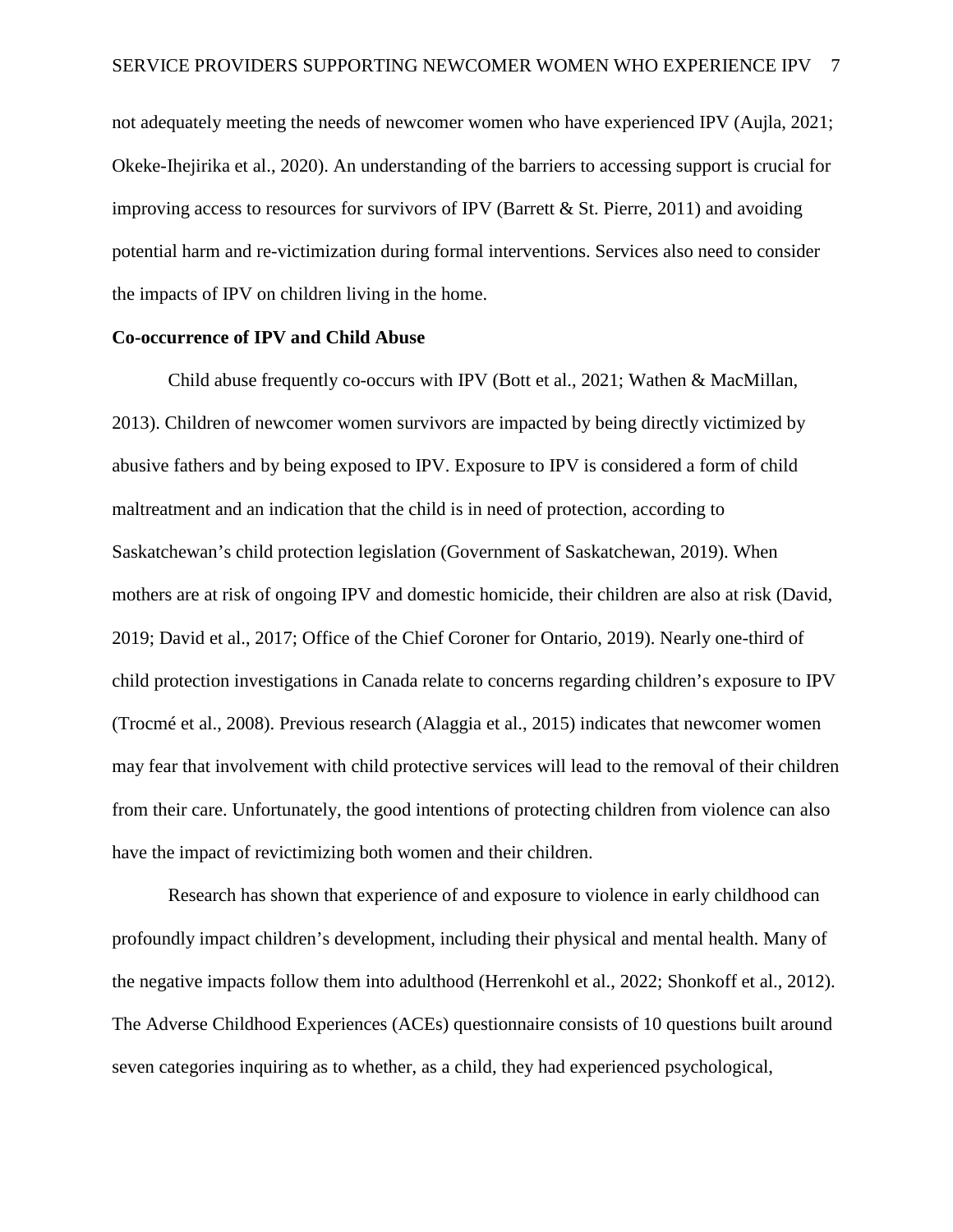physical, or sexual abuse, whether violence occurred in the home against the mother, if their parents divorced or were separated, if they lived with a household member who used substances, was mentally ill, or ever imprisoned. Afifi (2020) promoted the expansion of the definition of ACEs to include community violence such as war, exposure to physical and emotional violence in the home, and poverty. Children's experiences of IPV, child abuse, trauma, and migration are shaped by social location, as well as access to and interactions with different systems (Etherington & Baker, 2018). ACEs may be experienced by both newcomer mothers and their children (Taillieu et al., 2020).

Many abusive, violent, and controlling fathers undermine the victim's (mother's) parenting by preventing her from making decisions, undercutting her in front of the children, encouraging children to behave disrespectfully toward her, and implicating children in the abuse (David et al., 2017; Hellman et al., 2010; Jaffe et al., 2008; Lapierre et al., 2018). Lapierre and colleagues (2018) stated that victimization experienced by women and children are inextricably linked, indicating the importance of understanding and supporting mother-child relationships in the context of IPV.

### **Previous Research with Service Providers Who Support Newcomer Survivors**

To date, a small number of previous studies have been conducted with service providers, including IPV and settlement professionals, who support newcomer survivors in Canada (Alaggia et al., 2017; Aujla, 2010; Bhuyan & Bragg, 2021; Chan, 2020; George & Rashidi, 2014; Holtmann & Rickards, 2018). This research offers insight into challenges experienced by professionals when delivering services. These challenges include awareness of issues relating to immigration and IPV, providing culturally compatible services, meeting immigrant women's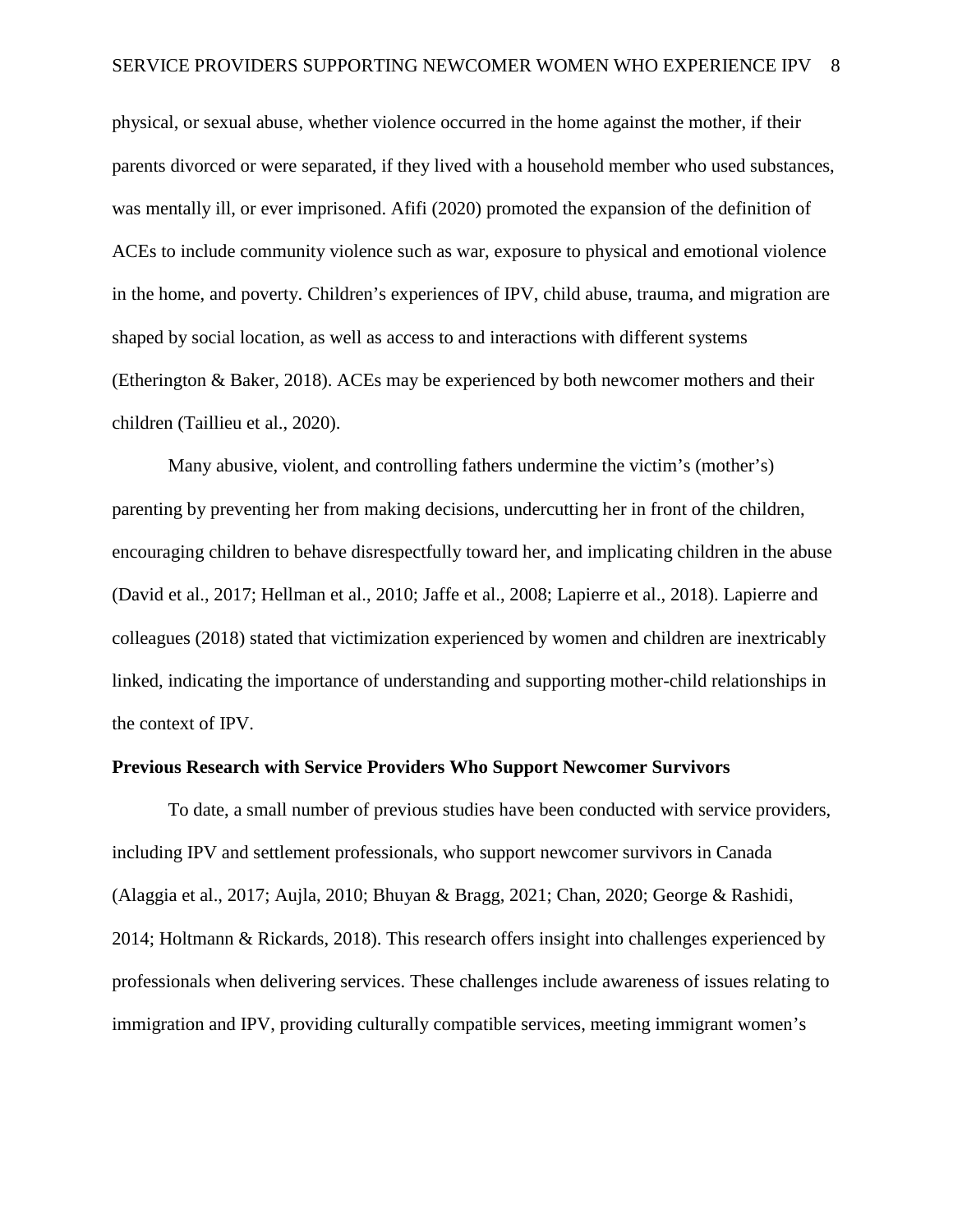specific needs, coordination of services and collaboration among service providers, and funding challenges (Aujla, 2010; Chan, 2020; Holtmann & Rickards, 2018).

## **Theoretical Framework**

Kimberlé Crenshaw (1989) introduced intersectionality as a theoretical lens to analyze the ways in which sex and race interconnect to shape women's experiences. This framework has been applied by scholars researching ways in which class, race, gender, immigration status, and experiences of violence collectively intersect (Aujila, 2021; Chan, 2020; Mehrotra, 2010; Sokoloff, 2008). Mehrotra (2010) called for epistemologies such as intersectionality to also focus on the experiences of migration, colonization, sexuality, ability, and other multiple identities to provide a broader conceptualization of the forms of oppression encountered by women. As a theoretical analytic tool, intersectionality demands that we critically examine privilege alongside oppression (Windsong, 2018). Guruge and colleagues (2020) wrote that "the experiences of as well as the risks for domestic violence and complexity of victims' vulnerabilities must be understood within individual, community, cultural, societal, and structural contexts, both pre-and postmigration" (p. 113). Understanding and serving newcomer communities requires a framework that captures the heterogeneity of newcomers' lived experiences, reasons for migrating, and socio-cultural and economic backgrounds (Guruge et al., 2020).

In conducting this research, we employed an intersectional approach to assist us in understanding the multiple factors that shape newcomer women's experiences of IPV and seeking services. We aimed to examine how service providers respond to the interplay of multiple, complex needs when supporting newcomer women survivors of IPV. We consider how services can be improved to achieve social justice, which aligns with Chan's (2020) idea of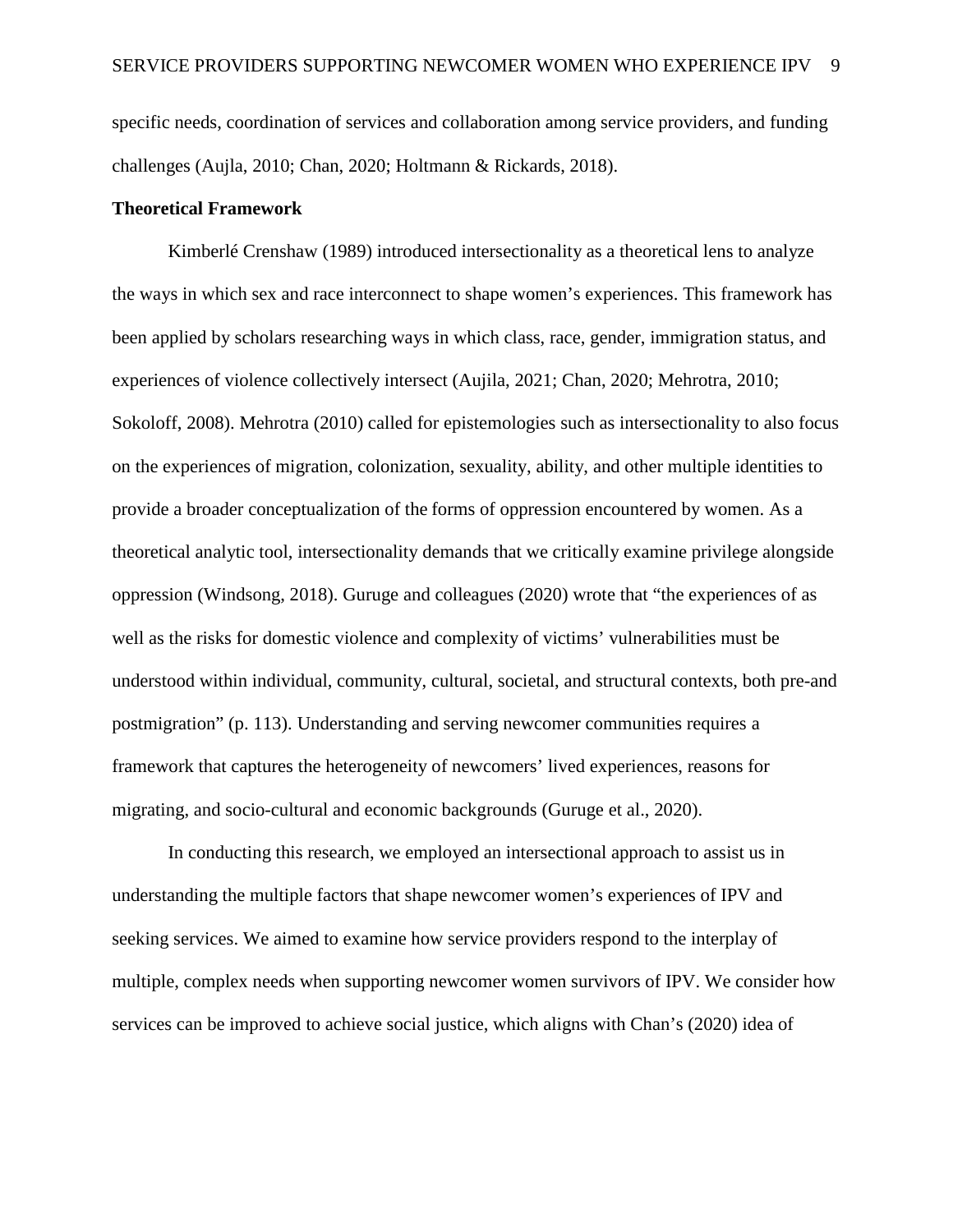developing support services that consider the combination of social inequalities and impacts on newcomer women.

## **Methods**

#### **Data Gathering**

The study received Research Ethics Board approval from the University of Regina. Criterion sampling was used during recruitment of participants (Patton, 2014). Specifically, the criteria for inclusion were that participants worked in a professional capacity with newcomer women who were survivors of IPV. A flyer that described the study was emailed to community agencies that serve newcomer women (settlement agencies, language classes, and other newcomer-serving organizations), survivors of IPV (shelters, counseling centers, and sexual assault centers), police agencies, and other community organizations and services (libraries and post-secondary institutions).

Seven focus groups with 32 service providers were conducted between May and August 2018 in Regina and Saskatoon, the two largest urban centers in Saskatchewan. Before beginning the focus groups, all participants signed a consent form and an agreement to keep all information shared in the focus group confidential. Focus groups were conducted using a semi-structured format with open-ended questions (Kruger & Casey, 2015; Wibeck et al., 2007). Focus groups allow participants to build off one another's ideas and provide examples relating to comments that others make (Wibeck et al., 2007). Participants were asked about the services offered at their agency and how they work with newcomer women who have experienced IPV. Service providers were also asked for their insights into what kinds of services are most helpful for newcomer women who are experiencing IPV—and which are not helpful. We also inquired what changes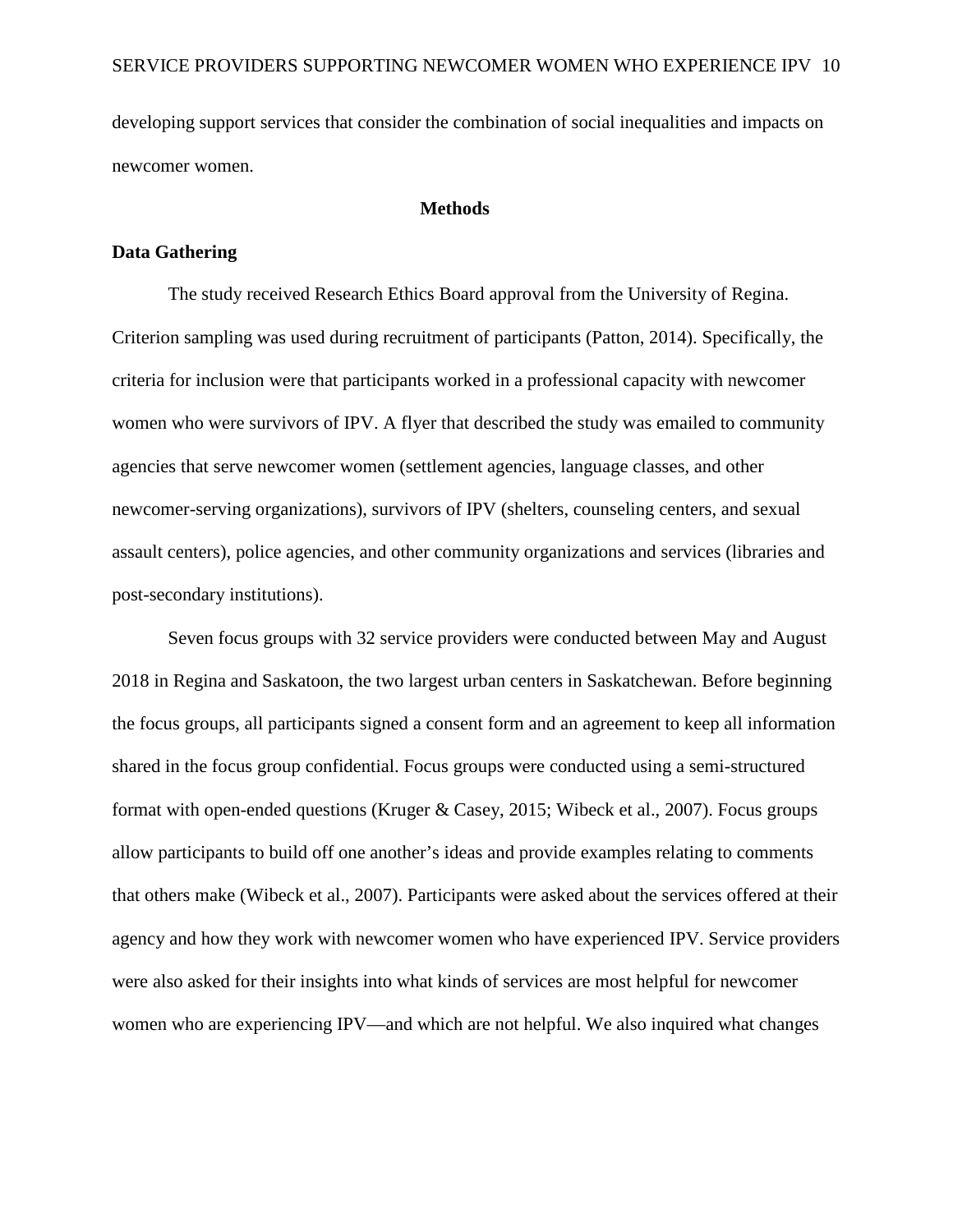were needed to improve services. In addition, we asked for examples of their clients' experiences of IPV, challenges they encountered, and how their immigration status impacted them.

#### **Data Analysis**

After recordings of the focus groups were transcribed, thematic analysis was conducted following the steps described by Braun and Clarke (2006). Clarke and Braun (2017) describe thematic analysis as "a method for identifying, analyzing, and interpreting patterns of meaning (themes) within qualitative data" (p. 297). Initially, the first three authors read each transcript to understand the content of each focus group. Then, the three researchers individually analyzed the transcripts, identifying salient themes and subthemes. The researchers met several times to discuss their results and reached consensus. The major themes were then presented to the remaining three authors, who reviewed the results that were provided. Through a series of discussions, the full team finalized both the major findings and subthemes.

#### **Participants**

Thirty-two service providers participated in seven focus groups conducted in Saskatchewan's two largest cities. One-third (34%) of participants worked at IPV shelters, onethird (34%) worked at settlement agencies, and 19% worked at counseling centers. The remaining participants worked in policing, post-secondary education, sexual assault services, and healthcare. All participants identified as women. Many participants (44%) identified that they had migrated to Canada from another country. Over one-third (34%) of participants had less than five years of experience working in their field, the same percentage had 5-10 years of experience, 22% had 10-24 years, 6% had 25-34 years, and one participant (3%) had over 35 years of experience.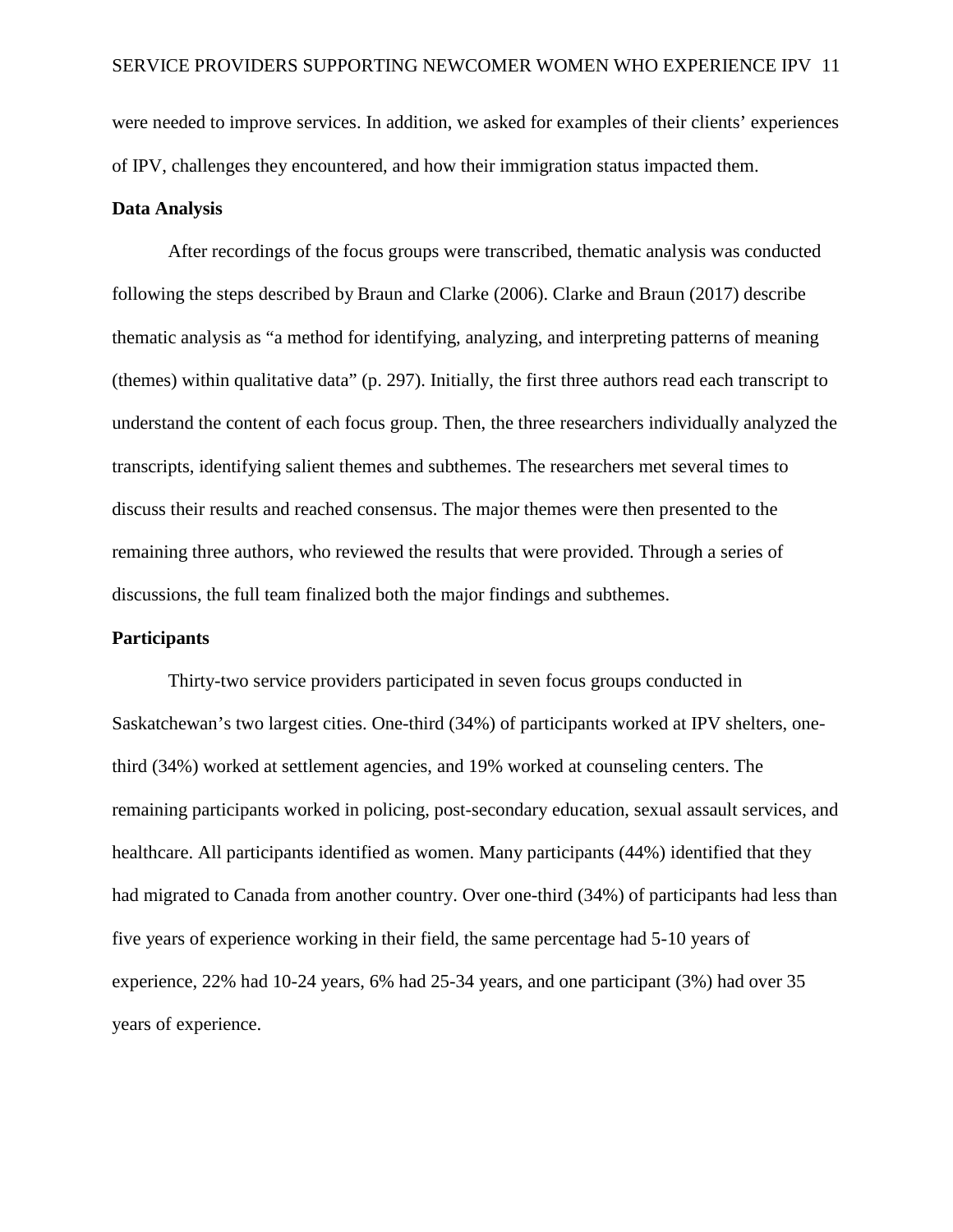#### **Findings**

Thematic analysis resulted in three broad themes: *isolation of newcomer women who have experienced IPV*, *the impact of IPV on newcomer children,* and *challenges and opportunities for supporting newcomer women who have experienced IPV and their children*. Within the first two themes, service providers shared their experiences working with newcomer survivors of IPV and provided examples from their clients' experiences. The third theme included systemic barriers when providing services to newcomer survivors, such as policies and availability of resources. Professionals also described interventions that were not helpful and suggested ways of working more effectively to increase newcomer women's comfort and safety when receiving services. Our findings add to the existing literature by including examples of newcomer women's experiences, as relayed to us by professionals, and detailing professionals' own experiences serving newcomer women and children who are impacted by IPV. As previously stated, newcomer women are a heterogeneous group; so were the service providers we interviewed. By analyzing stories shared by professionals from various newcomer-serving and IPV agencies, we aimed to understand their experiences of working with and supporting newcomer women with histories of IPV. We also sought to provide recommendations for practice and research to improve safety and support for this population.

#### **Isolation of Newcomer Women Who Have Experienced IPV**

Isolation was a significant theme in service providers' retelling of their clients' experiences, as it is both a form of and a consequence of IPV. Perpetrators of IPV maintain power and control by intentionally isolating survivors. Service providers recounted that newcomer survivors experienced their partners limiting their opportunities for work, education, and social interaction. As a result, survivors of IPV often end up isolated, without opportunities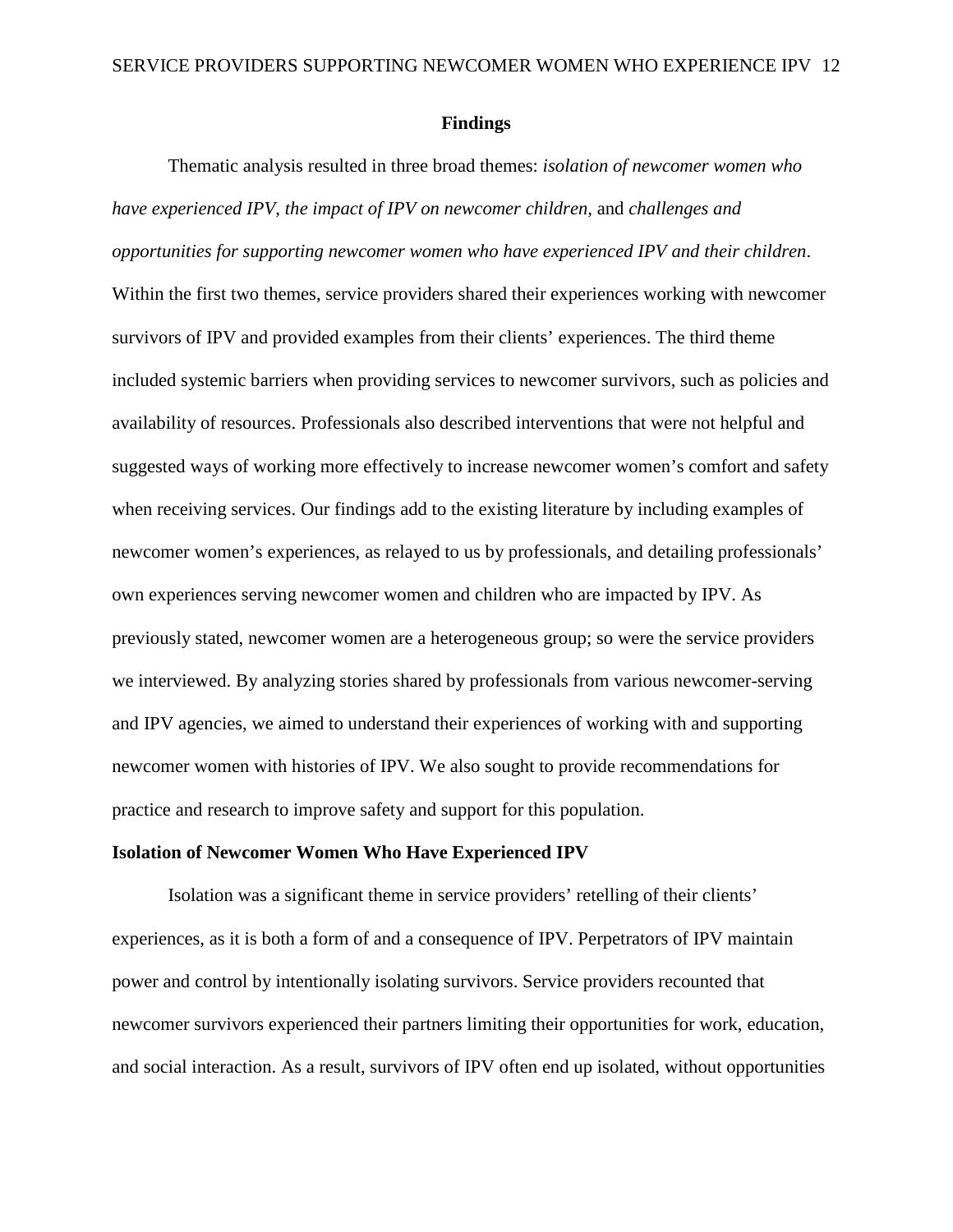for support, thus increasing their risk. Intersecting issues including race, language, economic and social circumstances and geographic location exacerbate the isolation that newcomer survivors experience. Newcomer women are isolated when living in a new community without the family, social, and community connections that they had in their home country. Service providers explained how difficult social integration is for women who do not know anyone and do not know how to navigate the city. When women are not comfortable speaking English (and do not have the opportunity to learn, whether because of waiting lists for classes or their partners' control and interference), they may maintain or form new connections with the local community that speaks their language of comfort but miss out on opportunities to fully participate in their new community. An IPV shelter worker shared:

*We have often found… that was one thing that their partners would do to isolate them is*  to stop them from going to learn English. So it creates all kinds of barriers in itself, but it *also isolates them from mainstream [Canadians].*

The isolation fostered by the abusive partner during the relationship exacerbates the barriers experienced by newcomer women when they start over after IPV. When a relationship ends, either because the newcomer woman leaves her abusive partner or he is removed from the home by police, she can find herself overwhelmed, trying to take care of necessary household tasks for herself and her children without help and with limited access to finances and transportation. Many newcomer women feel at a loss not knowing how to go about buying food, banking, or paying bills if this was something that their husband previously took care of.

*And mama's left with six kids, she has no grandparents and aunts and uncles, we don't have support workers to come and help take kids to school or do whatever, and she has to get the kids to school… and she almost just gives up, and everybody stays home. Nobody*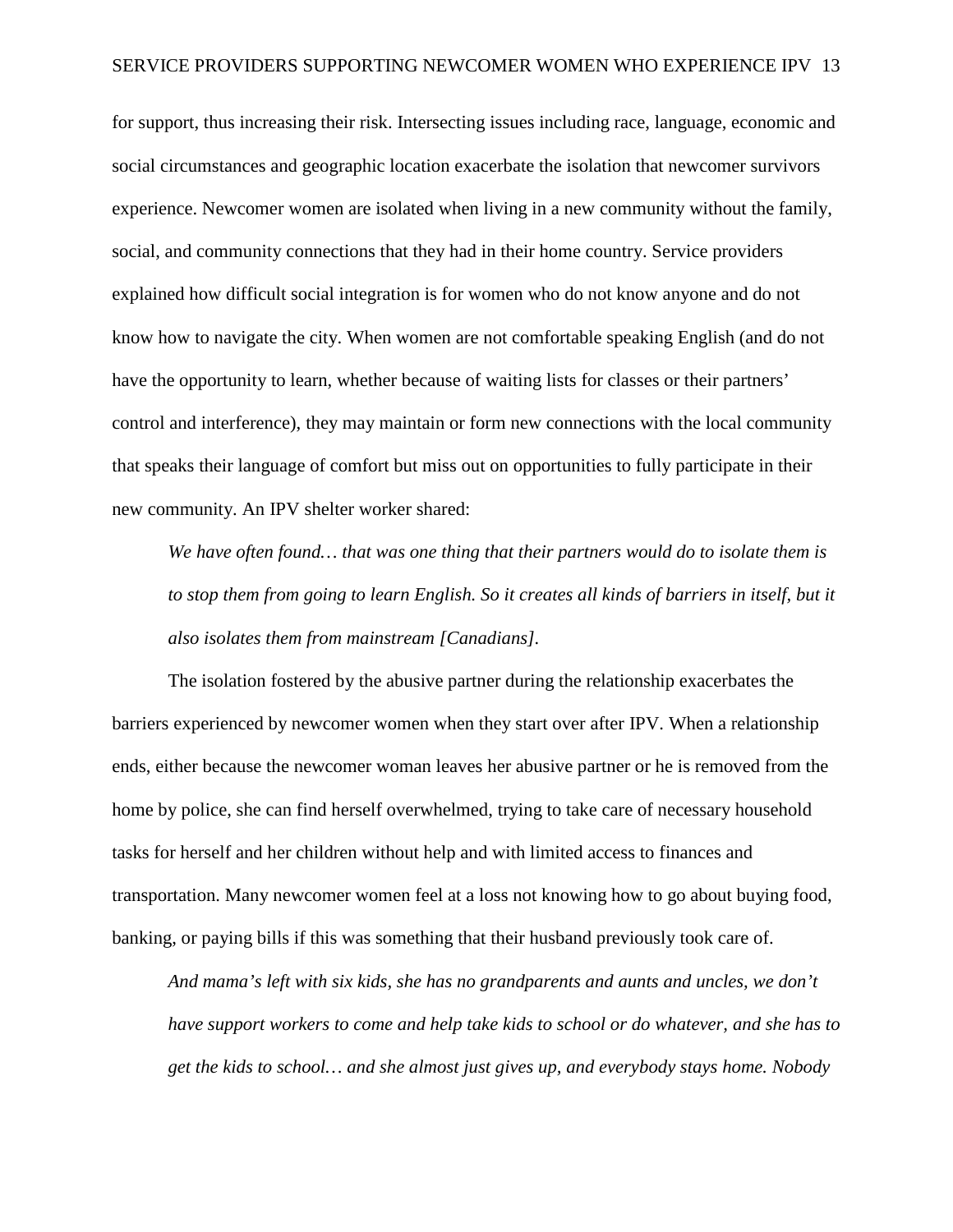*goes to school because she has little ones, and she has [older] kids to boot, and she can't figure out how to manage it all, and eventually, everybody blames her, including the kids, for all the trouble.*

Service providers also talked about the potential for cultural communities to offer support and safety—or, at times, the opposite. For newcomer women who form friendships with others from their cultural background, these relationships can be an invaluable source of support and information about adapting to life in their new community. One service provider commented:

*I think that they need that sense that there are others from their country with the same foods and the same dances and all the things they understand. They'll learn about places to get the ingredients they need. They share a lot in terms of basic supports and help each other a lot.*

The same worker continued, explaining how their clients often do not receive support from women from their own community when they end relationships where they are experiencing violence.

*It only becomes a detriment, I find, when the woman needs to separate from the husband. And then, in some cases, I think the community is not good at all. And that's a terrible thing because then… they become very alone if they haven't got community and supports in place.*

Some service providers shared that one of the greatest fears survivors of IPV have is that their communities will blame them for leaving their partners. This can influence women's decision not to disclose IPV or attempt to end the relationship. One professional described the stigma that newcomer women encounter, stating, *"You're ostracized, you're isolated from your community, and even your friends' husbands tell them not to talk to you because you're a bad*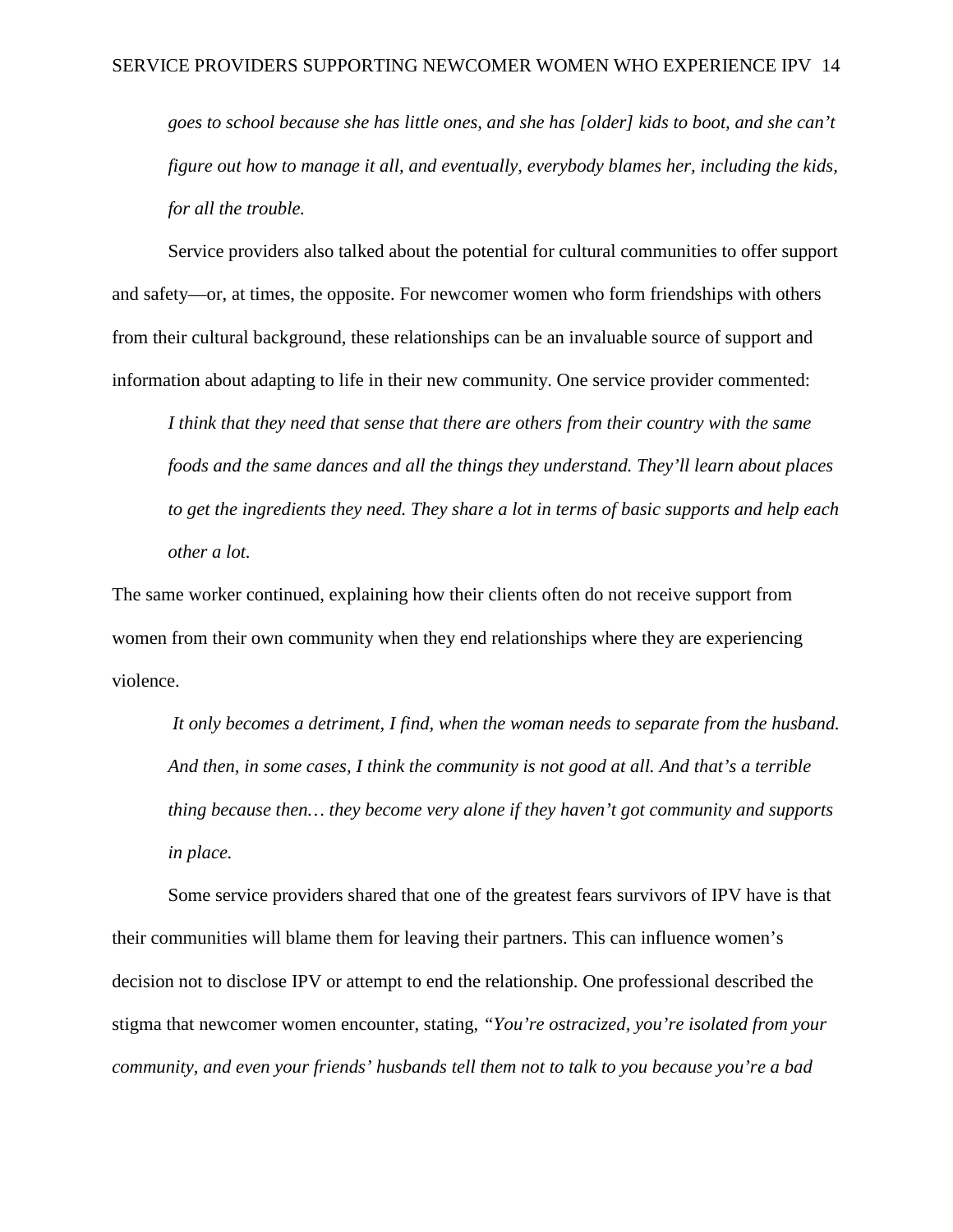*woman. If you can't keep your home, it's your fault."* Many newcomer women are already suffering from isolation related to their partner's controlling behaviors, and some feel further isolated due to shame and stigma related to IPV. For some women, deviation from community and family expectations to hold the household together leads to victim-blaming and stigmatization. Fear of losing the support of friends and cultural and linguistic communities can be a barrier to seeking assistance and ending a relationship after experiencing IPV, as many survivors first go to informal networks, or natural supports, prior to obtaining formal supports. This concern is especially salient when women and their partners are members of the same cultural community.

The isolation experienced by newcomer women creates barriers to connecting with service providers who can provide assistance and support. Survivors who are new to Canada may not be aware of IPV shelters and services. Women's limited language ability, a lack of family and social connections, and partners' deliberate efforts to provide misinformation exacerbate this.

#### **Impact of IPV on Newcomer Children**

Service providers talked in detail about how children of newcomer women are impacted by IPV. An IPV shelter worker shared:

*[The children's father] would undermine mom's parenting style. He would use the male children to also assault mom and so, I think, that's when there's really a need to reinforce parenting, like when women come into shelter, especially [from] countries where sons eventually take over the role as the dominant person in the household when the father dies.*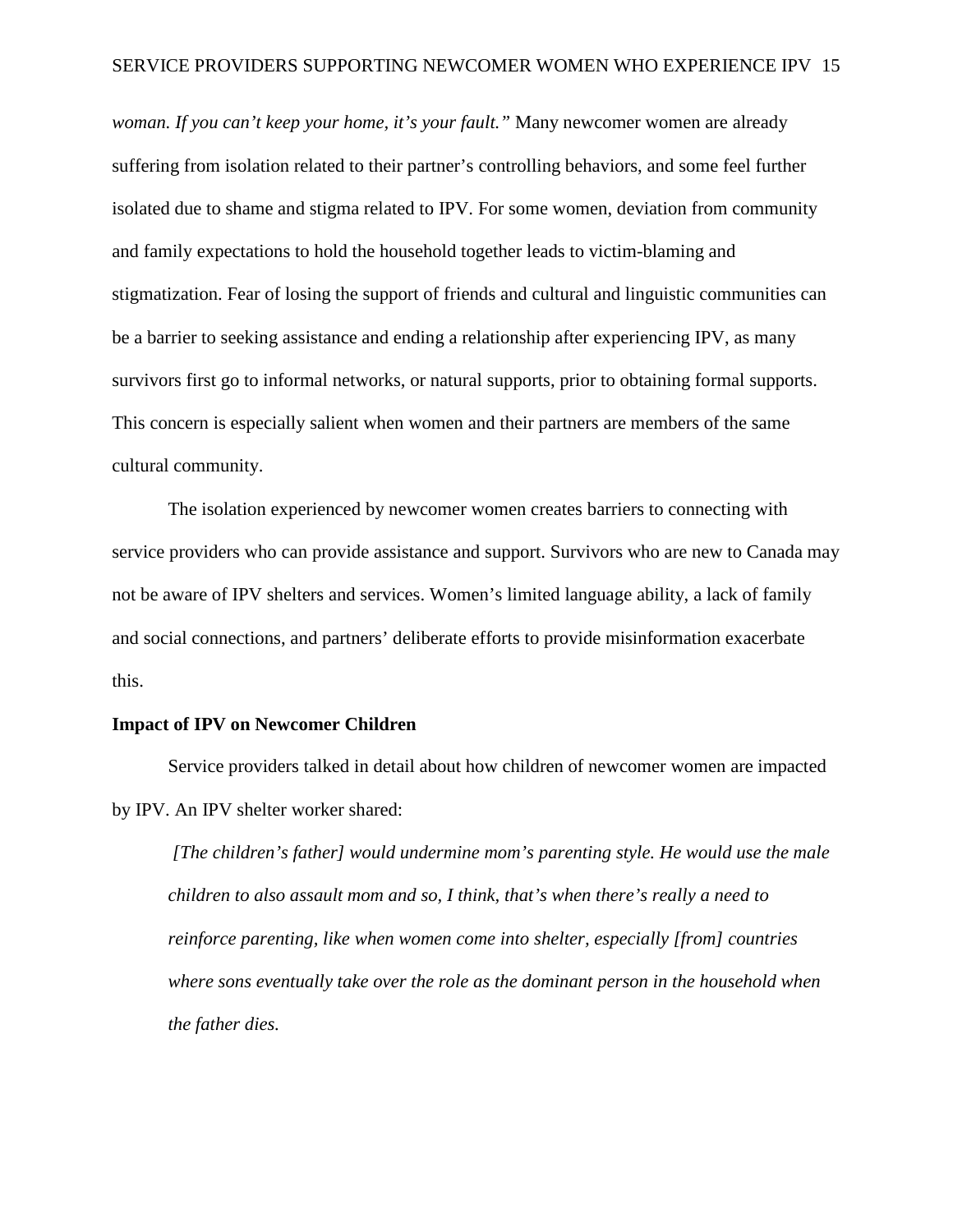Service providers talked of how frightening and confusing exposure to IPV can be for children. Children were upset and scared when they saw their mothers being abused, but children also asked for their fathers after they had been removed from the home by police. Service providers shared examples of children who reenacted violent or abusive behaviors they had seen at home. They stated that when this behavior is not addressed, children can get in trouble at school. While IPV undoubtedly impacts all children who are exposed, service providers pointed out how the impact of violence and abuse may be exacerbated for newcomer children who have experienced trauma relating to their migration journey.

*The children learn from their parents. And, for example, if they see dad hit mom, they learn that, and we've seen them go to school and, when they get in an argument, end up hitting the other person. And it's a learned behavior. We've had some cases at the schools. I don't know if it's more because of [IPV] or more of what trauma they've experienced back home where they come from.* 

Children, like their parents, may be dealing with the impact of trauma resulting from their experiences before arriving in Canada in addition to being exposed to IPV and directly experiencing abuse. Service providers recalled difficulty discerning how children may be impacted by both the IPV they are experiencing in the home, as well as trauma that occurred prior to and during migration.

For some women, seeing that their children were victimized by exposure to IPV and, in some cases, also directly victimized by their father was the catalyst to end the relationship.

*What has driven them to that point of wanting to leave and get out of the home is that something has happened to their children. Their children have been either physically or emotionally abused, and that's the last straw for them. Enough is enough.*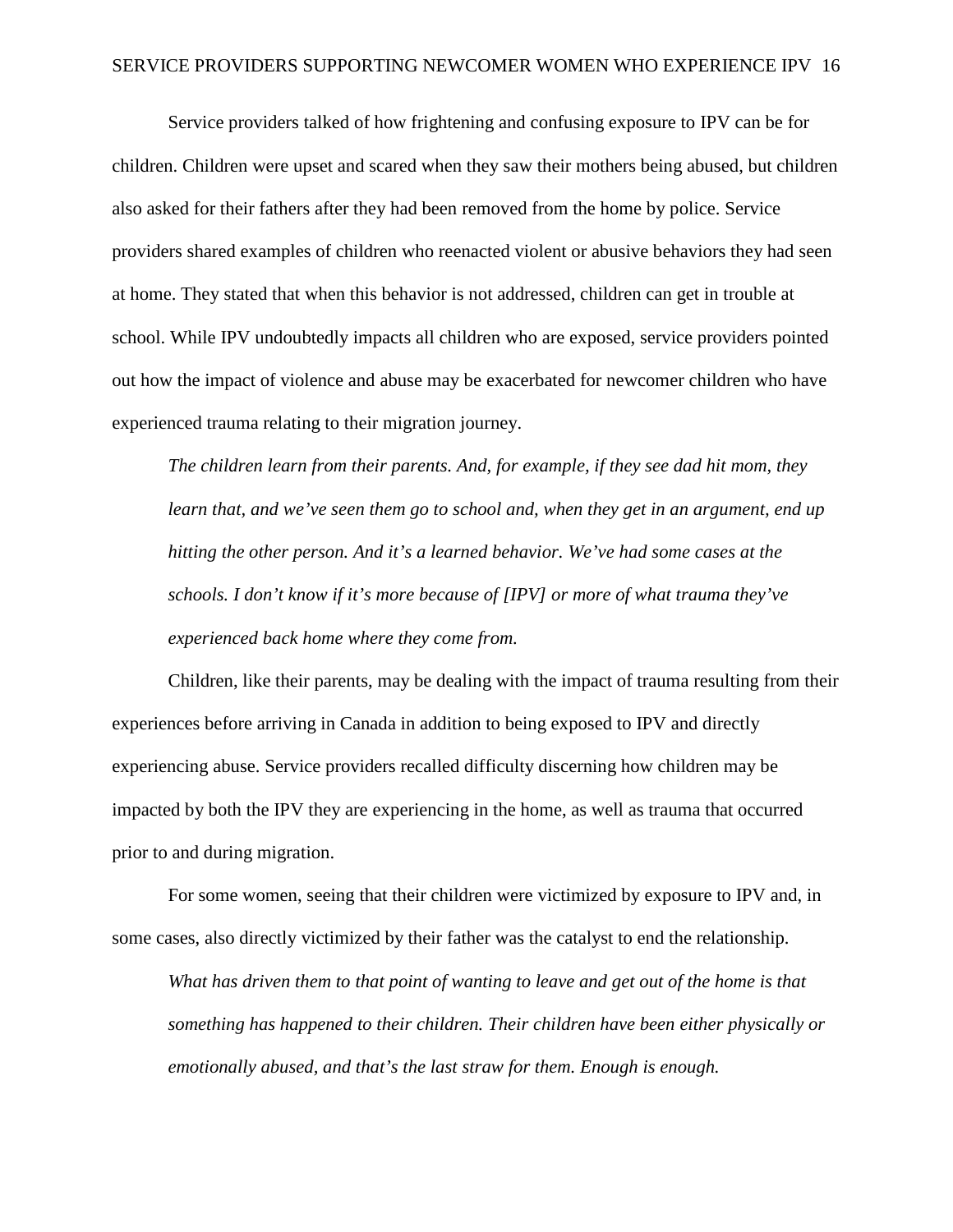Another professional recalled how the negative influence on her son was what spurred one client to leave her abusive partner.

*[Her son] was nine, and one of the reasons she left is because he was being disrespectful to women. And I think . . . that was kind of one of the last straws for her, but now that little boy is the most respectful person. That was something that was very meaningful to her was to have him respect women.* 

## **Challenges and Opportunities for Supporting Newcomer Women Who Have Experienced IPV and Their Children**

As questions were focused on how service providers support newcomer women who have experienced IPV and their children, a dominant theme involved challenges and opportunities for improving services. Sub-themes include the availability of services, the need for longer-term support for newcomer survivors, and ways of working effectively.

#### *Availability of Services*

Participants discussed gaps in the availability of services for newcomer women, identifying the need for professional counseling, orientations for newcomers that include information on violence and the law, access to language interpretation services as well as services provided in languages beyond English, access to legal assistance and information, and programming for newcomer children who have been exposed to violence.

Service providers noted that government-funded settlement programs for newcomers are often specific to refugees. Other immigrant women and women without status or with precarious status (such as when a work permit has expired) are not eligible for these programs and, as such, miss out on crucial opportunities for support. Further, service providers explained that women without status were unable to receive healthcare, Legal Aid, and other necessary services. Access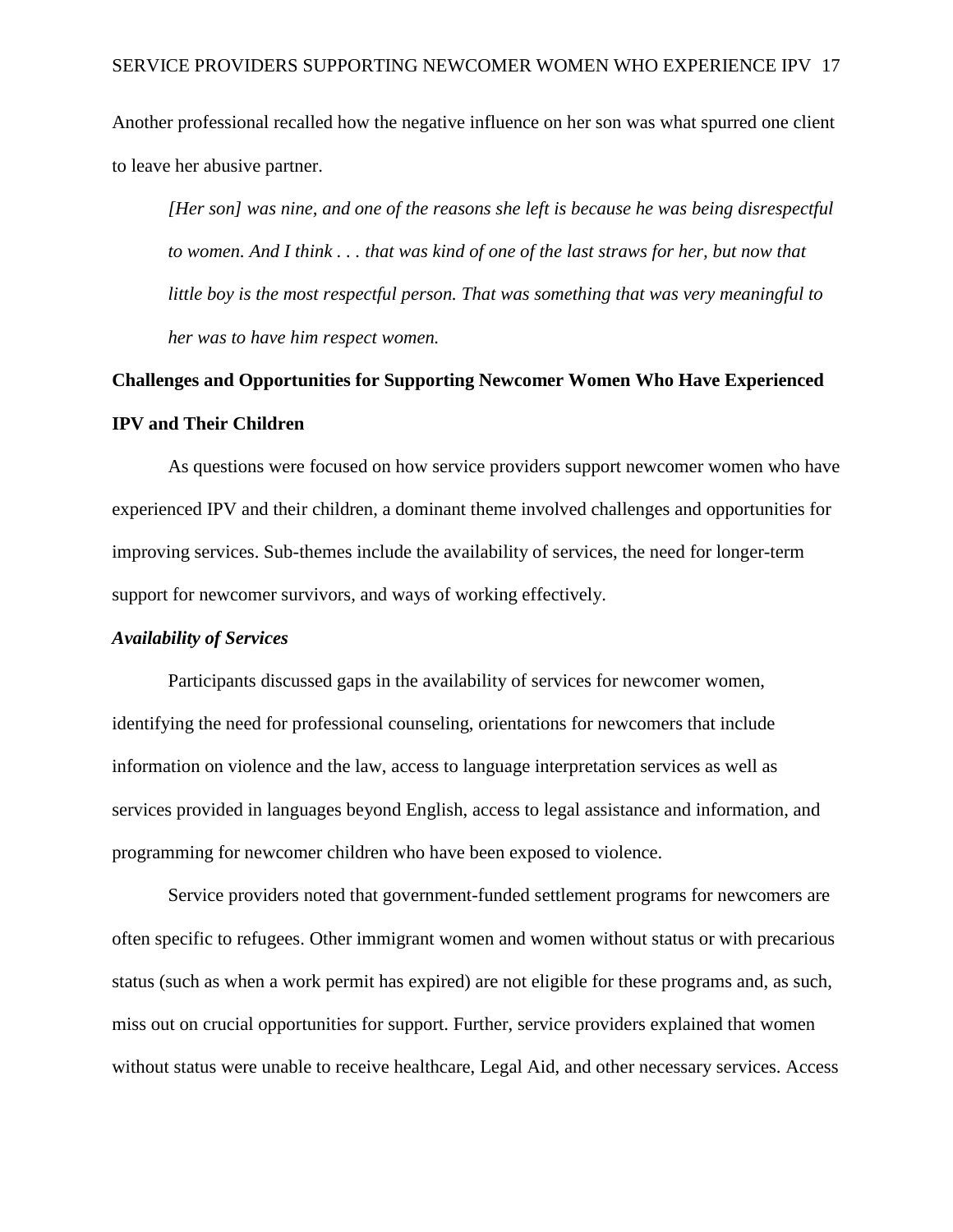to affordable legal services is a significant challenge for newcomer women, especially those who are not working or have experienced economic abuse. Challenges arise in accessing Legal Aid due to the way in which financial status is calculated:

*When they do the assessment of their income, they are considering the husband's income. The woman is not working, she doesn't have her own income, but when she goes to Legal Aid, they say, 'Your family income is your husband's income. You are not eligible for legal service.' That's been a constant issue.*

A lack of English language skills can impact women greatly, causing them to be misunderstood and to misunderstand—or altogether miss—crucial information. This can result in denial or inability to access services. One service provider described a newcomer woman who became homeless and had her children apprehended because she could not read her mail. Life-altering consequences occurred, with the woman and her children evicted from their home and separated due to her inability to read written communications from her landlord.

*[The landlord] wanted to walk through her apartment, and she didn't respond in a timely fashion because she didn't know what she was supposed to do. And when I went out to her house, she just had a stack of letters and said, 'Can you read through these? What do I need to do?' And at that point, it was too late… And it all started from one letter where she didn't understand. So now her kids are in the system, and we have to work [to help her get] her kids back. And it's just an ongoing trial of errors and challenges.*

Focus group participants shared what their own agencies have in place for interpretation services, such as staff members who speak other languages (in addition to English) and access to over-the-phone interpretation. However, they also noted that interpretation services are often not provided when their clients access other services in the community. This makes women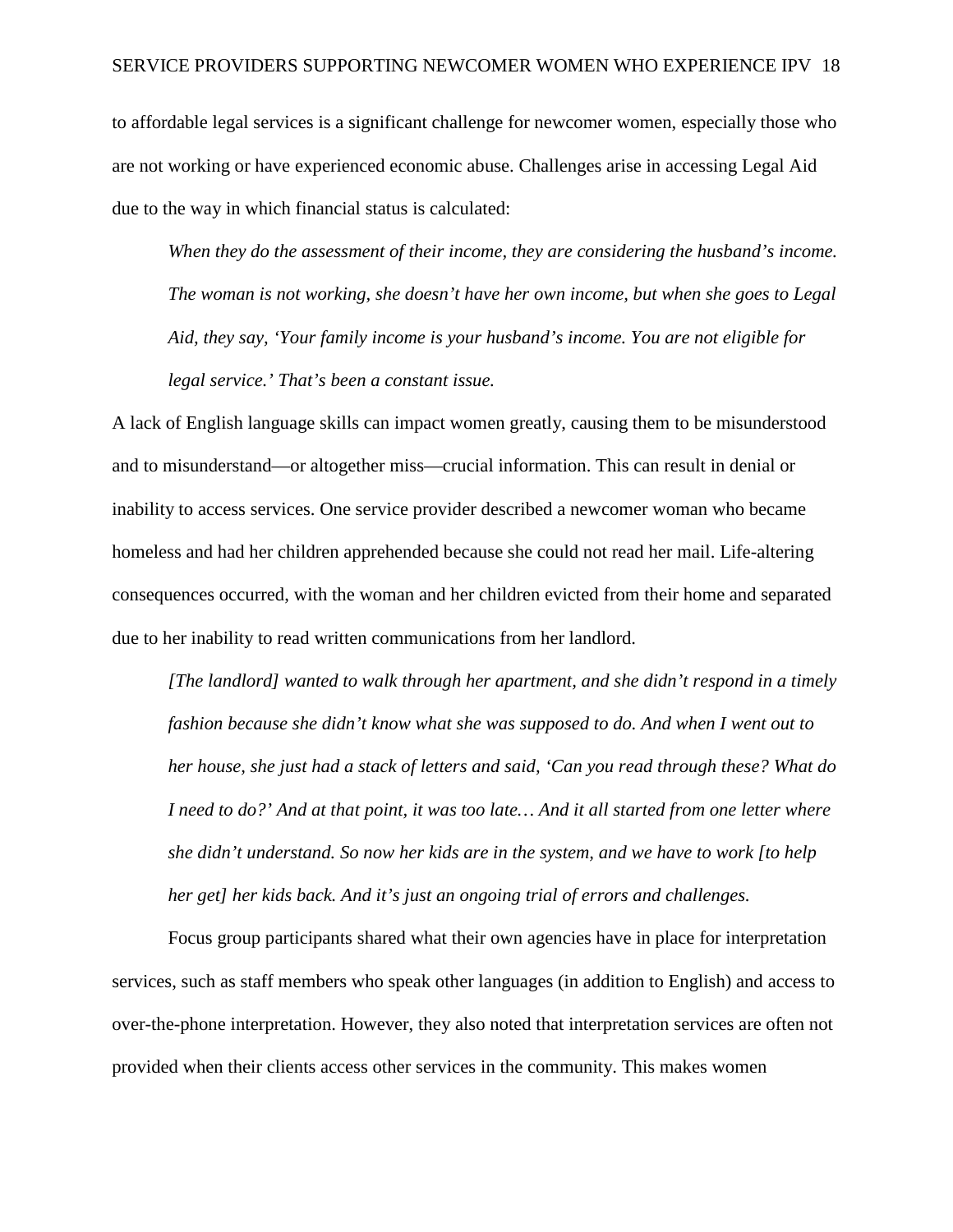responsible for bringing their own interpreter (sometimes a friend or one of their children) or missing out on receiving essential information. The service providers who participated in our study were clear that it is never appropriate to have children interpret for their parents during appointments, even though parents may ask children to interpret; they shared that they avoid this by having interpretation services in place in advance.

Confidentiality is another challenge that arises with interpretation. In the two study sites, many ethnic and language groups are small and close-knit, meaning that interpreters hired in a professional capacity often have a connection to the women or their partners. This can lead to hesitancy from newcomer women to share information through these interpreters. Service providers also shared stories of confidentiality being breached by interpreters and of interpreters who changed the information as they shared it between newcomer women and service providers.

*She was originally from Afghanistan, but she didn't want to work with a translator from Afghanistan… the community here is so small that she didn't want anything related back, possibly to her community back home. Even though you try and say it's supposed to be confidential, is that person keeping it confidential? That's such a hard barrier, [to] trust that they're going to keep it confidential. So she was willing to work with people that could speak Farsi, but from, say, Pakistan or Iran, but she wasn't willing to work with someone from Afghanistan. So just even having a pool of people here to choose from that are available and able to translate is so hard.* 

IPV shelter workers shared that they use CanTalk[iv,](#page-43-3) a telephone interpretation service, to protect women's confidentiality by giving them access to interpreters who are not located in their local area. Further, one service provider also shared that interpreters are not always comfortable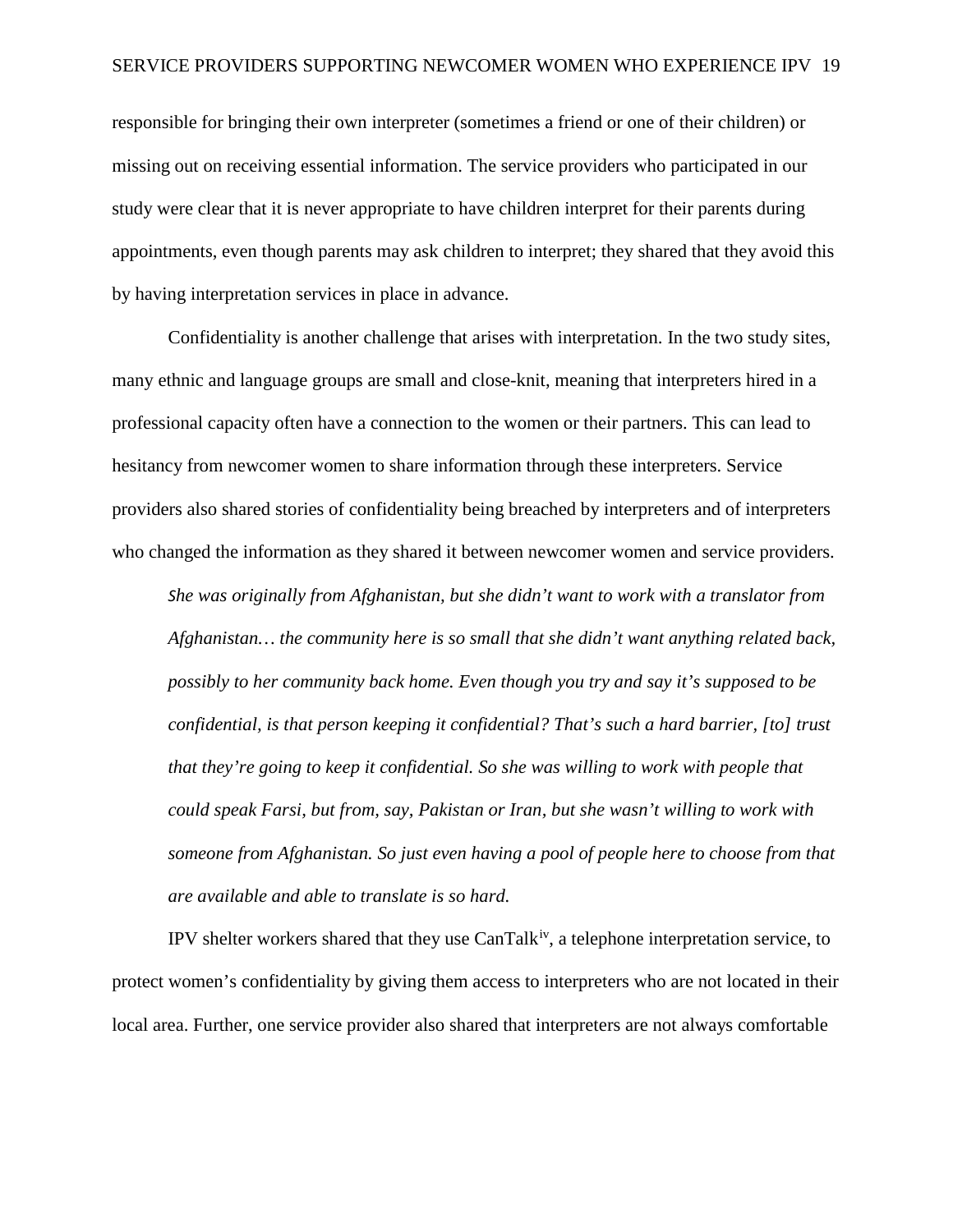hearing the content of conversations regarding IPV and that this can be traumatizing for the interpreter.

Service providers stressed the need for more services to help people who are living with the impact of trauma resulting from events that occured in their home countries, as well as traumatic experiences of abuse after their arrival in Canada.

*Mental health services... I don't think, as a community, we're prepared for that. So it's not even just mental health; it's trauma. So the kind of trauma that folks have experienced in their own countries, and then in the refugee camps, and then when they come here. So there are multiple traumas, and then they have the domestic violence overlying it. So you're not sure what you're dealing with. And so [a client gets] a diagnosis of bipolar and all this stuff, and then some of us, we sit back and go, 'No, I really don't think that is it.'*

Participants discussed challenges when supporting clients with this sort of traumatic history. One service provider lamented, *"How do we know what traumas this woman has endured from her own country and moving from one place to the next?"* The same worker talked about a client who had to be hospitalized when she experienced mental health challenges, but because of language barriers, the process was not adequately explained to the woman, no doubt making a frightening situation worse. This lack of adequate communication to explain services and seek to understand victims' lived experiences and perspectives, which can be critical for solution-seeking and problem-solving, has a negative impact on outcomes for newcomer survivors.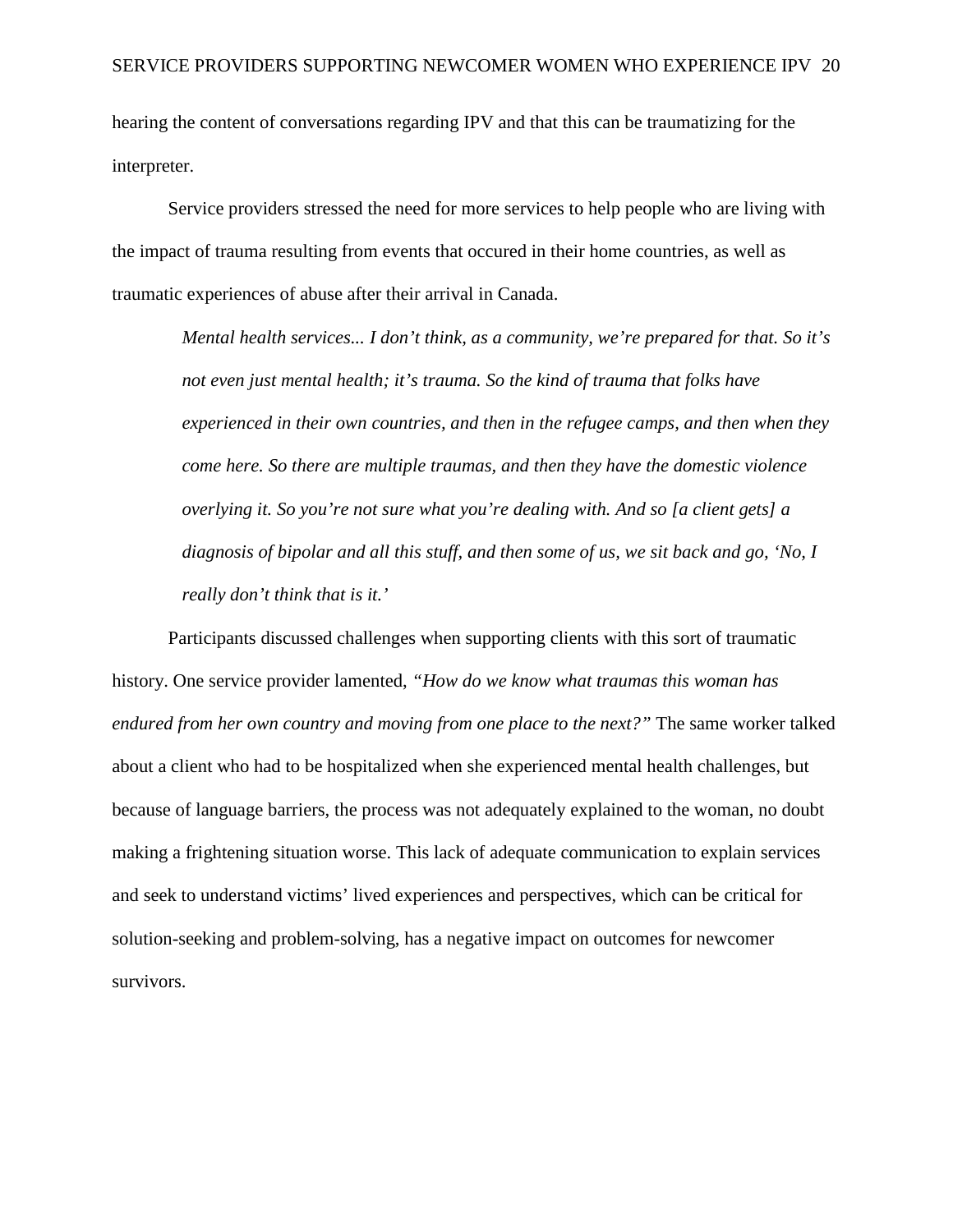Service providers also discussed the limited availability of mental health services in the province for children generally and specifically for newcomer children. This included programming for children who have been exposed to IPV and had other experiences of trauma:

*But even for kids, there is none. And I know cases where children are experiencing posttraumatic stress because of hearing planes, bombing, or they've seen extreme violence when they were fleeing their homes from wherever they came from, and we don't have* 

*that. And sometimes, when kids are acting up, we think, 'Oh, they're being difficult.'*

Another concern shared by participants was the requirement at some agencies to get consent from both parents, even when they are separated, before providing counseling to children. In some cases, one parent's refusal meant that children who had been exposed to IPV were unable to receive counseling.

#### *The Need for Longer-Term Support*

Staff of non-profit organizations, including IPV and settlement agencies, spoke of the difficulty in providing the level of service clients need to the number of clients who need it while operating with limited resources. Services providers expressed the need for funding to meet the needs of the growing newcomer population in Saskatchewan, indicating that increased funding would allow for hiring additional staff to provide longer-term support to newcomers and survivors of IPV. A settlement worker expressed:

*The unfortunate part is that because of funding… we can only be with a newcomer family for up to two years or so, and then that's it, you're supposed to be automatically good now, and you're supposed to be on your own.*

IPV shelter workers stated that newcomer women often need more time and more assistance to work through their complex needs, such as finding housing and completing applications and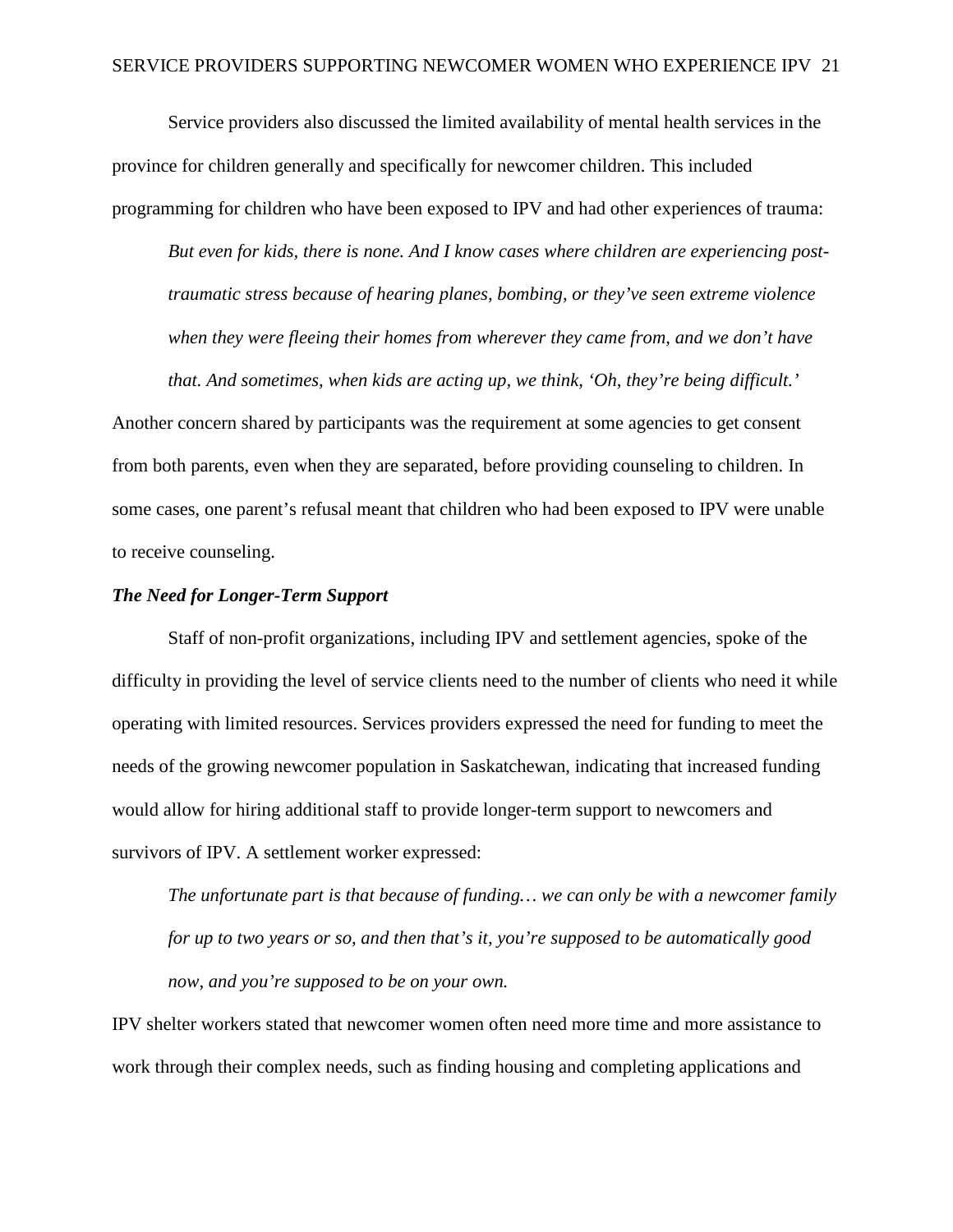paperwork related to immigration. An IPV shelter worker shared that while clients typically do not stay beyond six weeks (with the average length of stay being even shorter), they have had newcomer women stay up to four months. They explained that extended shelter stays result in fewer free rooms. Shelter workers in another focus group echoed the same, saying that all the newcomer women who had stayed with them in the recent past had stayed beyond six weeks and had stayed longer, on average, than Canadian-born women. Allowing survivors to stay longer enabled these staff to work more intensively with them. Given the complex nature of what newcomer survivors are dealing with—especially when it comes to immigration challenges consistent, long-term support is needed. IPV professionals stressed the importance of secondstage shelters, which provide safe and supportive housing for survivors for 1-2 years, as well as the need for more outreach workers to provide support for women not currently staying in a shelter and those who have left a shelter.

Shelter workers reported that newcomer women experience significant challenges finding rental housing, which impacts their need for a longer stay in the shelter. Challenges securing rental housing can include a lack of references from previous landlords, financial resources, and affordable housing. For larger families, a lack of available social housing units with the number of bedrooms deemed appropriate by the housing provider for the number of children is also a challenge.

Service providers shared that a focus by funders on numbers of clients served, as opposed to numbers of successful resolutions or goals achieved by clients, impacts effective service delivery. Service providers feel pressure to help as many people as possible, even when "help" may mean referring them to another agency, sometimes perpetuating a cycle of "circular referring" where the woman may not receive the assistance she requires. Service providers also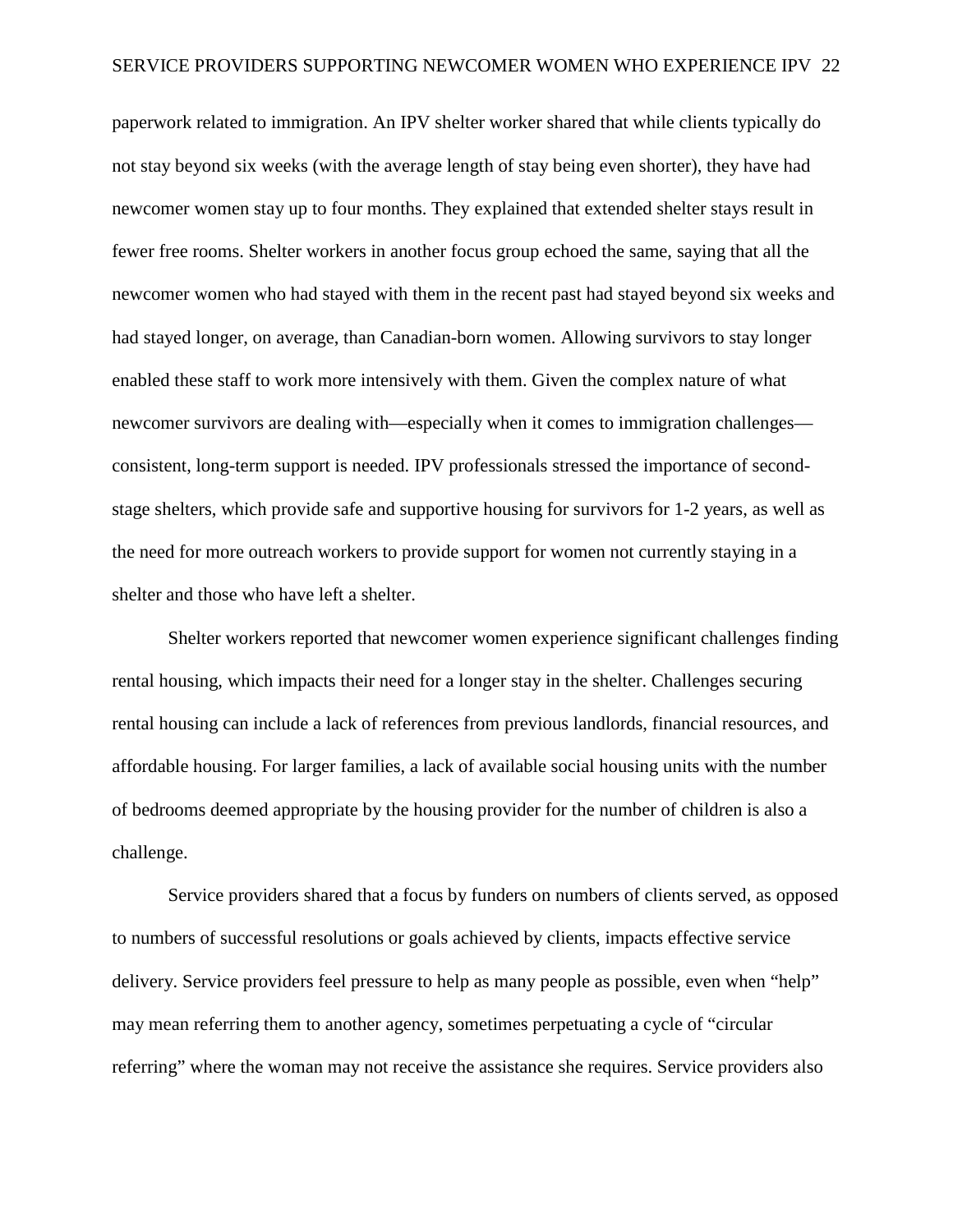expressed frustration that many agencies include providing referrals as a key piece of their work, but that services to refer to are lacking when it comes to services specific to newcomers (and that serve newcomers of all streams) as well as mental health services, such as counseling specific to survivors of trauma. Some participants also expressed concerns that agencies provide "fragmented services" and that staff working with newcomer survivors do not have the necessary expertise in both working with issues related to IPV and issues related to immigration.

## *Ways of Working Effectively*

Service providers discussed alternatives and ways to promote safety in using services, such as interpretation. Professionals who work with newcomer survivors can strive to ensure women feel empowered and are given opportunities to say "no" to services that make them uncomfortable or that they do not feel meet their needs. Participants shared that good practice includes making it clear to women that they have the right to refuse the service at the start of any connection. Service providers' descriptions of ways of working effectively with newcomer sur[v](#page-43-4)ivors of IPV indicated an approach that is trauma-and-violence-informed  $(TVI)^v$  and sur[vi](#page-43-5)vor-centered<sup>vi</sup>, taking into account women's unique lived experiences as well as the societal context in which those experiences take place.

Service providers highlighted the need for patience and empathy when working with newcomer survivors:

*I can think of this client that we had at the shelter who had a mental health case where… she wasn't even talked to. She was just bypassed, and they just helped her kids. And it was one of the most demeaning ways of dealing with someone, and you're trying to say you're helping someone to get back on their feet. And I think immigrant women get that*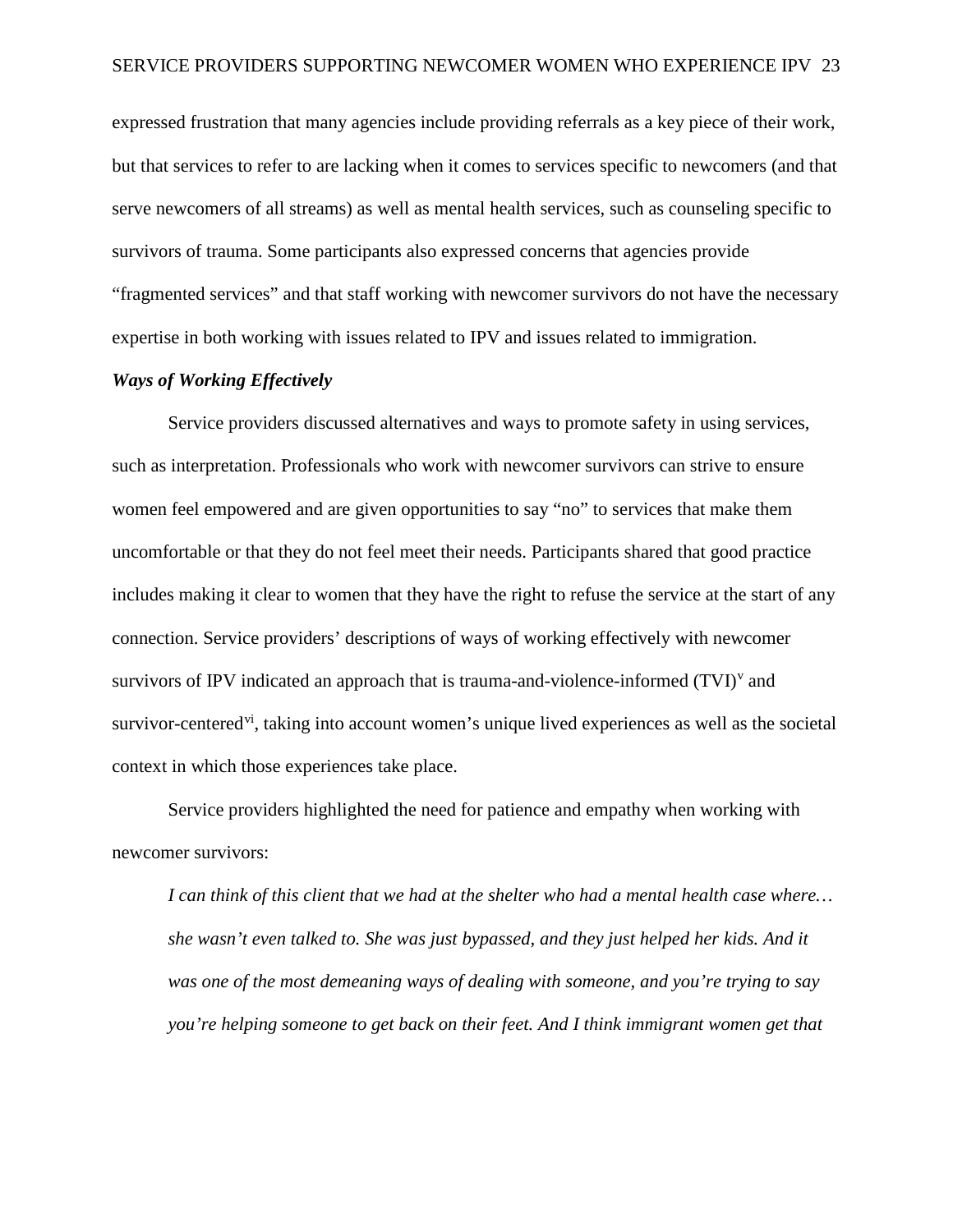*more so than anyone else and… the lack of patience around it. And just going that extra mile to just get them that extra thing that they need so that they will be okay.*

Working with newcomer women who may not speak English and who may be dealing with a plethora of complex issues is challenging for professionals who have not had training regarding immigration processes and concerns related to migration. Workers also reiterated the importance of cultural safety[vii](#page-43-6) and of being aware of how their own biases and preconceptions affect their ability to offer adequate support to clients of different backgrounds. They spoke of avoiding making assumptions about their clients' culture or their wishes. One of the study participants indicated that the *"lack of patience and compassion"* can result in newcomer women's needs being ignored, compounding the often invisible intersectional struggles of race, class, gender, language, and immigration.

IPV professionals spoke of their need for more education and information on issues related to immigration. They noted they had found themselves struggling to locate specific information regarding immigration policy when they had newcomer clients needing assistance. An IPV shelter worker expressed her frustration when clients had been given incorrect information by a local organization that serves newcomers:

*Immigrant women probably won't get to our door. They'll get to [newcomer-serving agency] first, and [they] don't have information around how to leave an abusive relationship or what your rights are. How dangerous is that? So I feel like, aside from service providers not being compassionate or doing their jobs, they really don't even know their jobs! How could you not know the laws around it? And I felt like even for us [IPV] staff . . . we're not trained [in immigration laws and processes].*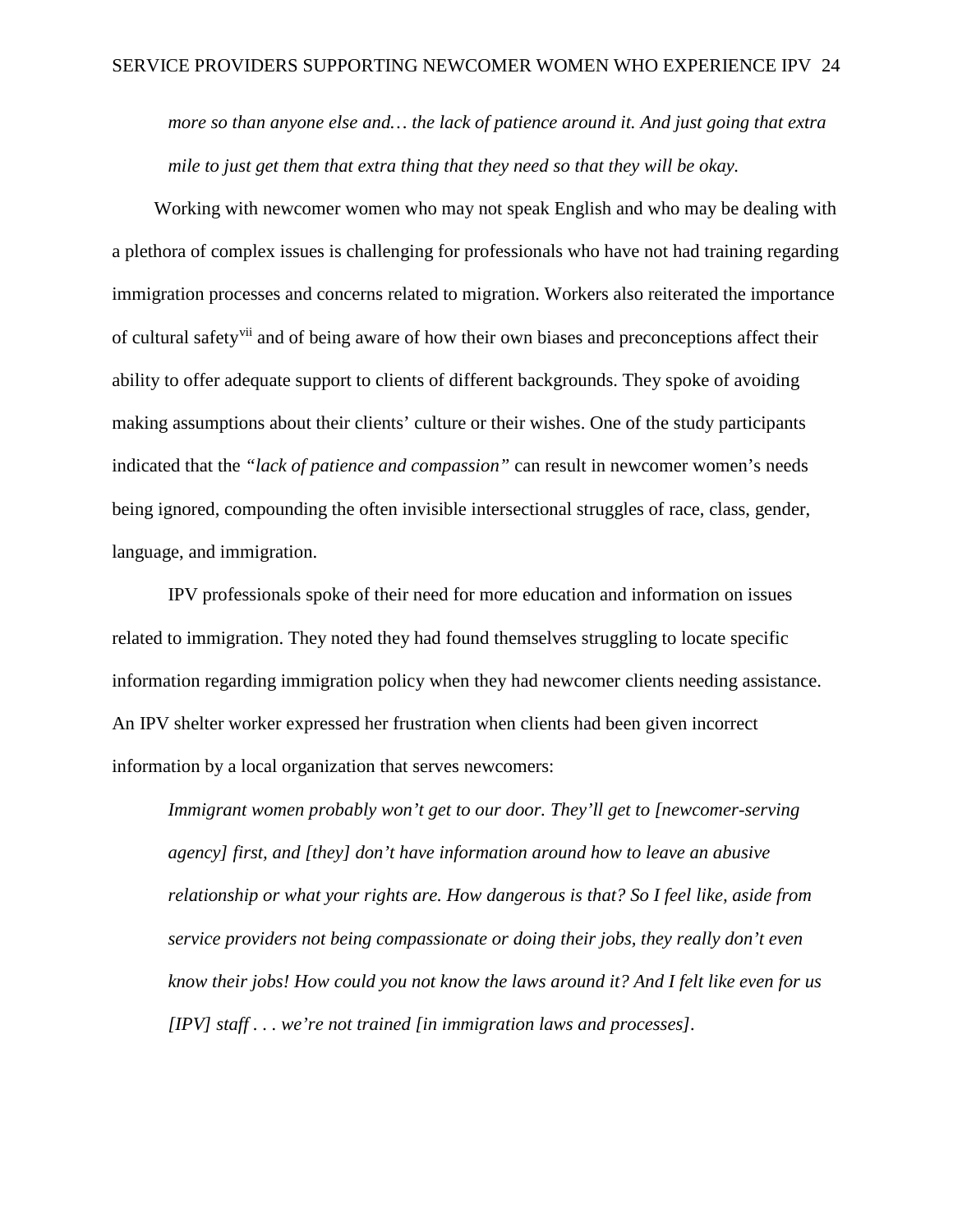She went on to explain how staff at her agency had gathered information to help clients as it was needed (such as when clients sought to apply for permanent residence); however, she still did not feel that they had an adequate understanding of various immigration policies. This challenge is exacerbated by the fact that policies change frequently.

Other participants from the IPV sector noted how they were building partnerships with immigrant-serving agencies to ensure a more supportive environment for newcomer women and their children. Service providers recognized the importance of intersectoral partnerships to address the intersections of IPV and immigration. Newcomer women who experience IPV come into contact with various service providers, including workers from settlement agencies, child protection, mental health, and IPV services. Participants spoke of the importance of building partnerships between newcomer-serving agencies, IPV agencies, and other services to ensure that no matter where they receive services first, newcomer survivors will receive correct information regarding IPV and immigration laws, will have their options explained, and will be supported in planning for safety.

During the focus group discussions, service providers' commitment to effectively serving newcomer survivors of IPV was apparent. While it was clear from examples that these professionals used creativity and compassion to meet their clients' unique needs, the workers were also aware of the ways that services were not adequately serving the complex needs of newcomer women and they felt limited in how to fill these service gaps. Increasing the availability of services such as counseling for survivors of trauma, programming for newcomer children who have been exposed to and experienced violence, and access to legal assistance and information requires investing in program development and ongoing operational funding for IPV and newcomer-serving agencies. Nonetheless, service providers' concerns offer important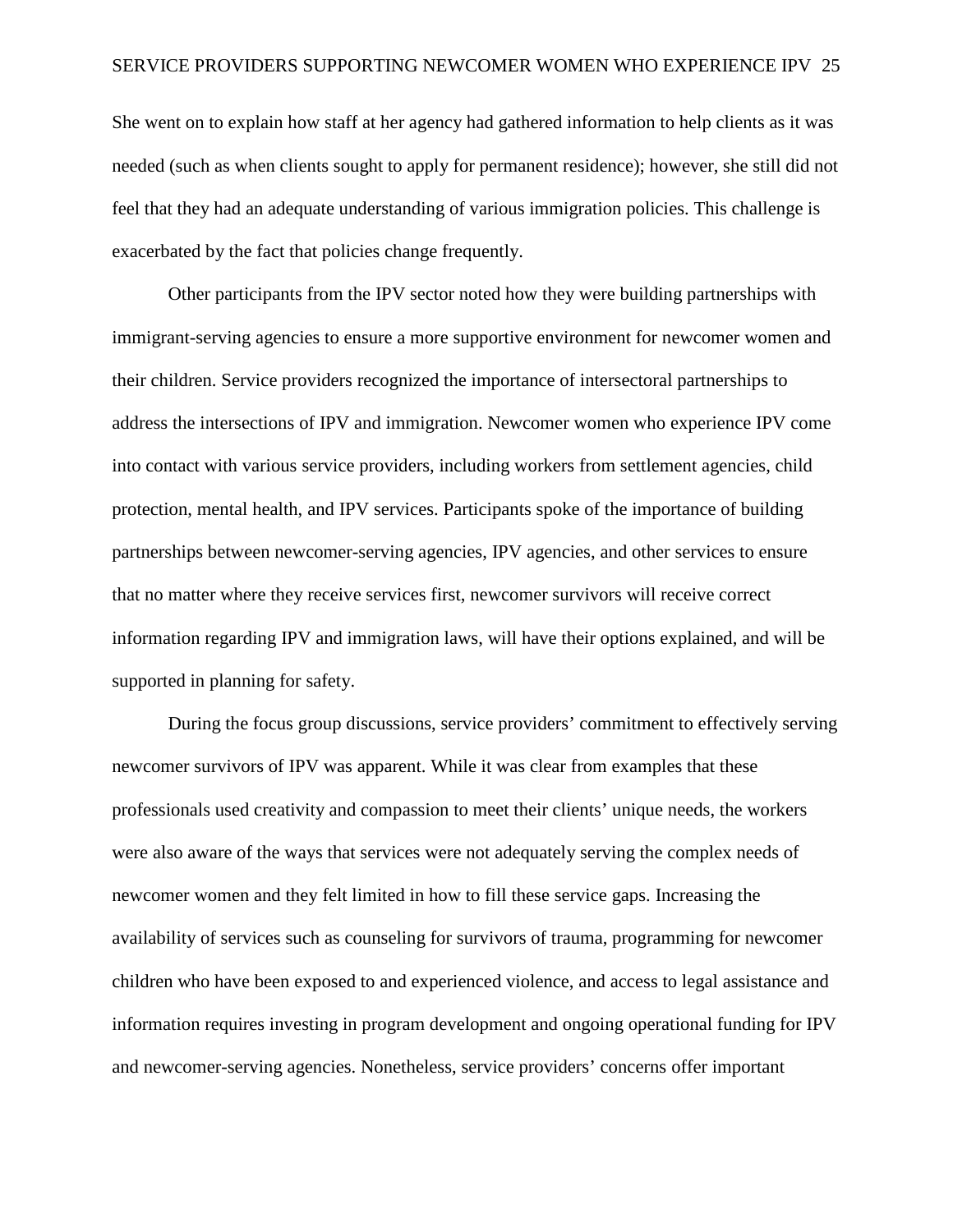directions for increasing collaboration and improving service delivery. It is necessary for newcomer-serving and IPV agencies to collaborate so that survivors receive information regarding IPV, immigration, and their rights that is accurate and accessible and supports them to effectively make decisions regarding safety for themselves and their children.

#### **Discussion**

Our study communicates the experiences of service providers, including professionals who work at IPV shelters, settlement agencies, and counseling centers that serve newcomer women survivors of IPV and their children in Saskatchewan. While much of the previous literature focuses on experiences of particular groups of newcomer women (such as a specific cultural community or country of origin), a strength of this study is that service providers detailed their experiences working with many diverse newcomer women survivors of IPV. Our findings highlight some commonalities in experiences, impacts, barriers, and supports observed by service providers. In addition, most of the existing literature regarding newcomer women's experiences of IPV, and the experiences of service providers who work with them, is based on research conducted in large immigrant-receiving cities such as Toronto. Given the comparatively high rates of IPV in Saskatchewan and increasing rates of immigration to the Canadian Prairies, this research was a step toward better understanding the experiences of newcomer women survivors of IPV and their children in this current context. Findings from this study include three broad themes: isolation of newcomer women who have experienced IPV, the impact of IPV on newcomer children, and challenges and opportunities for supporting newcomer women who have experienced IPV.

Isolation is multi-layered and is both a form of and a consequence of IPV. Newcomer victims are isolated in their relationships, where isolation is used by partners to maintain power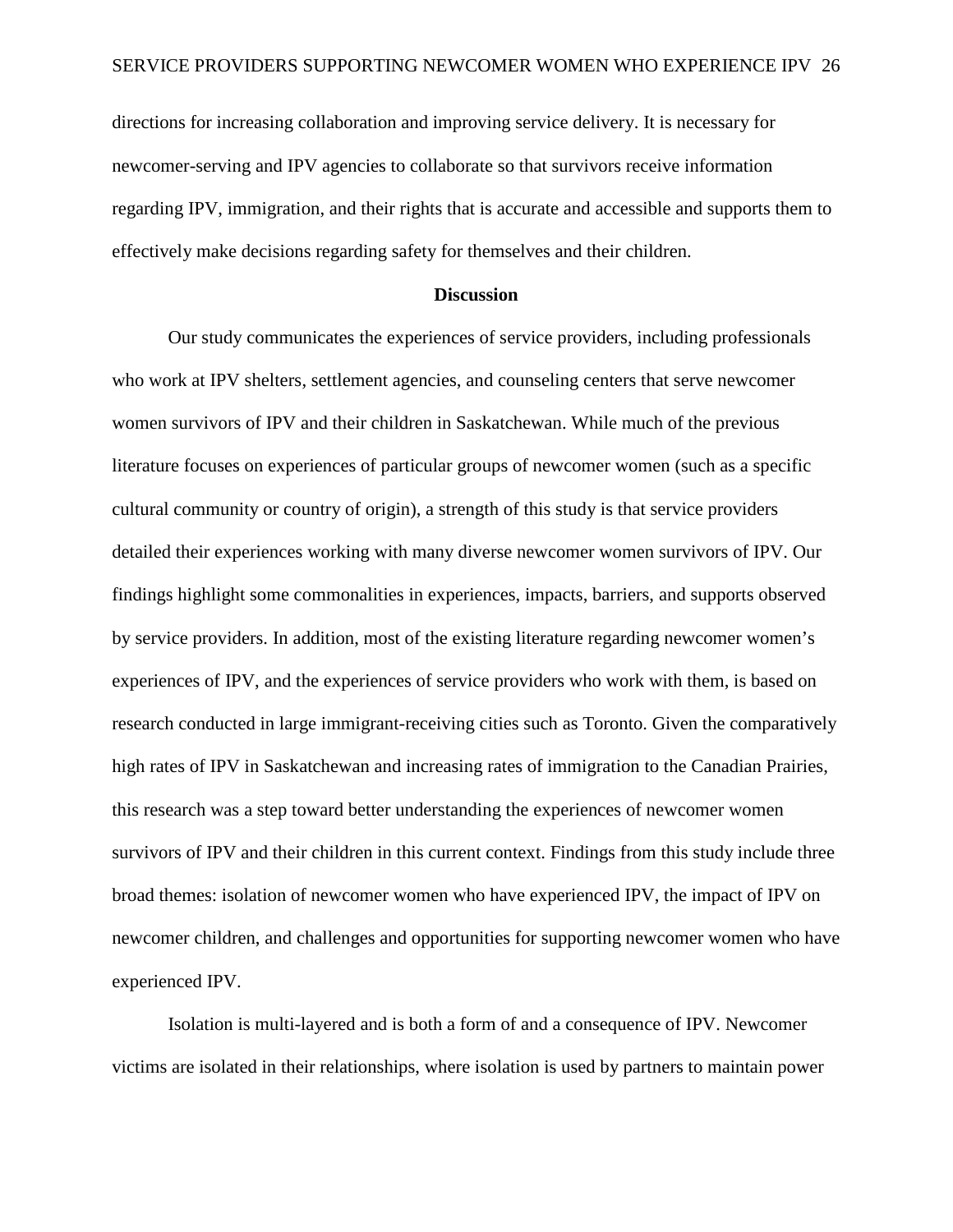and control; they are also isolated living in new communities without the social and family connections that they had in their home countries. The isolation that was fostered by the abusive partner during the relationship exacerbates the challenges and barriers experienced by newcomer women when they are starting over after IPV. These findings are consistent with Abraham (2000), who also found that South Asian survivors experienced isolation at multiple levels.

Challenges experienced by newcomer women in the Prairies are different than those in other parts of Canada. For example, public transportation is not as accessible and efficient as in larger urban centers. Wait times and walking to bus stops are much more difficult during extreme weather conditions. Further, there are fewer established formal and informal cultural supports as communities are smaller than in larger urban centers. Similarly, there may not be as many services for newcomers and having tight-knit communities means challenges, including issues surrounding confidentiality, can arise in relation to accessing these formal supports.

In line with other Canadian research (David et al., 2017; Jaffe et al., 2008; Lapierre et al., 2018), service providers in the present study reported that IPV impacts children of newcomer women in multiple ways including direct victimization by abusive fathers, exposure to IPV, being implicated in the abuse, and when abusive fathers undermine mothers' parenting. While the impact of IPV on their children was a catalyst for some newcomer women to end the relationship, it is important to note that ending the relationship does not guarantee an end to the violence, nor will it ensure that children are protected. A parent who has perpetrated IPV and/or child abuse and may not have had an active role in parenting may end up with unsupervised parenting time where the victim parent is no longer present to intervene for children's safety.

Service providers were aware of the complexity of children's experiences when IPV is taking place, as well as the complexity of service provision to adequately meet these children's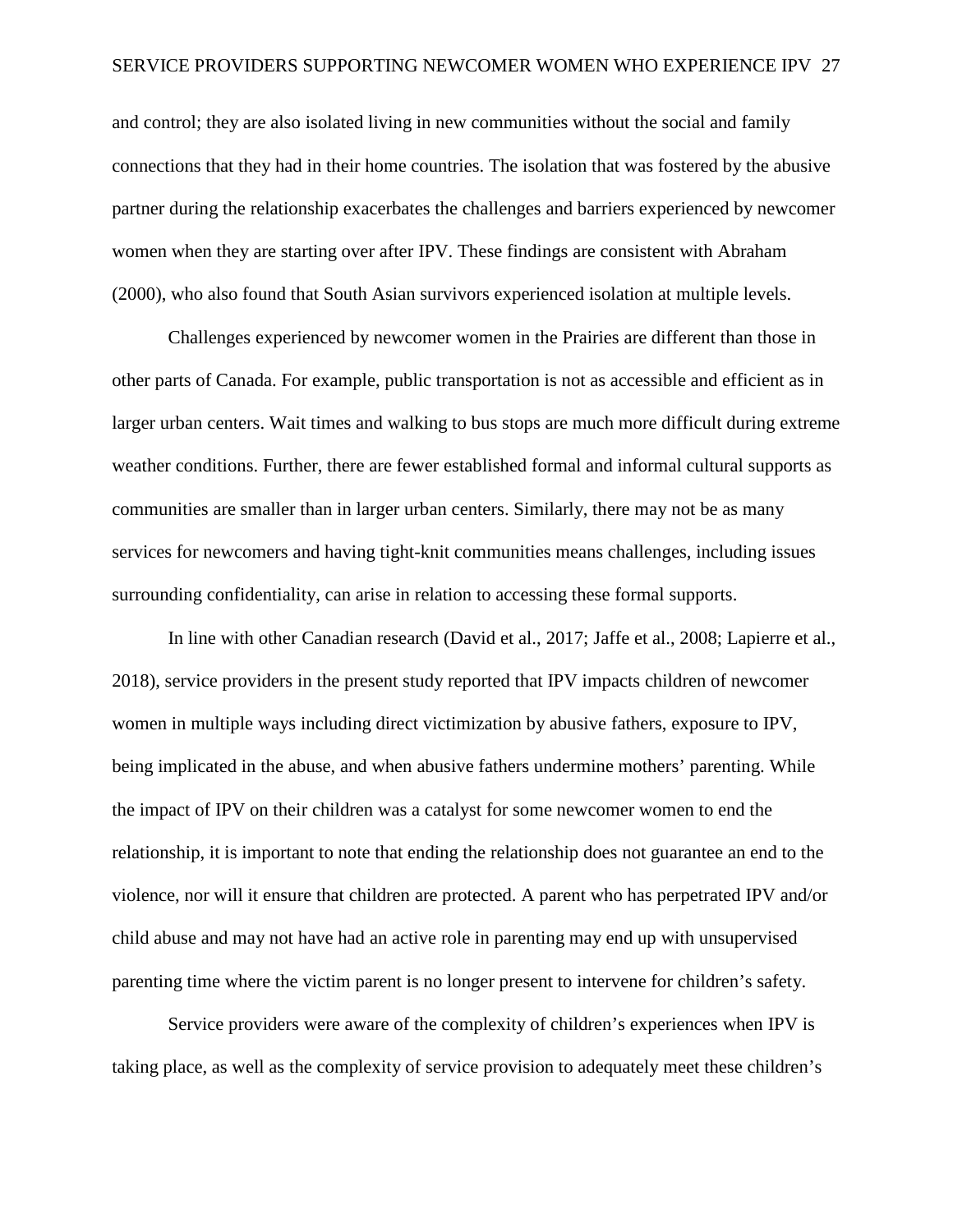needs when they have experienced past trauma in their home countries and during migration as well as IPV and family violence. Children, like their parents, may be dealing with the impact of trauma from their experiences before arriving in Canada, as well as the trauma of IPV and family violence. Children's post-migration experiences are influenced by the family's reasons for migrating as well as language, social location, and other factors; migration journeys for refugees are marked by trauma for parents and their children (Nsonwu et al., 2013; Javanbakht et al., 2021). When working with newcomer children who have experienced violence and abuse, it is necessary that approaches are TVI and intersectional. It is necessary for counseling and support to be available in a timely fashion to children of all ages to mitigate the impact of exposure to and experience of violence as well as migration-related trauma and issues related to settling in Canada.

The insights shared by the service providers highlight the ways that agencies may fail to address the intersecting needs of newcomer survivors of IPV and their children, thus contributing to their precarity and vulnerability in Canada. Service providers identified services that should be expanded to increase accessibility and availability to newcomer survivors and children, including counseling, orientations for newcomers that include information on violence and the law, access to interpretation services as well as services provided in languages beyond English, access to legal assistance and information, and programming for newcomer children who have been exposed to violence. The lack of access and availability of the aforementioned services also heightens the isolation for survivors of IPV.

Given the complexity of many newcomer survivors' experiences, including not only IPV but other traumatic experiences, parenting challenges that arise as a consequence of IPV victimization, challenges with immigration policies and processes, and that these experiences are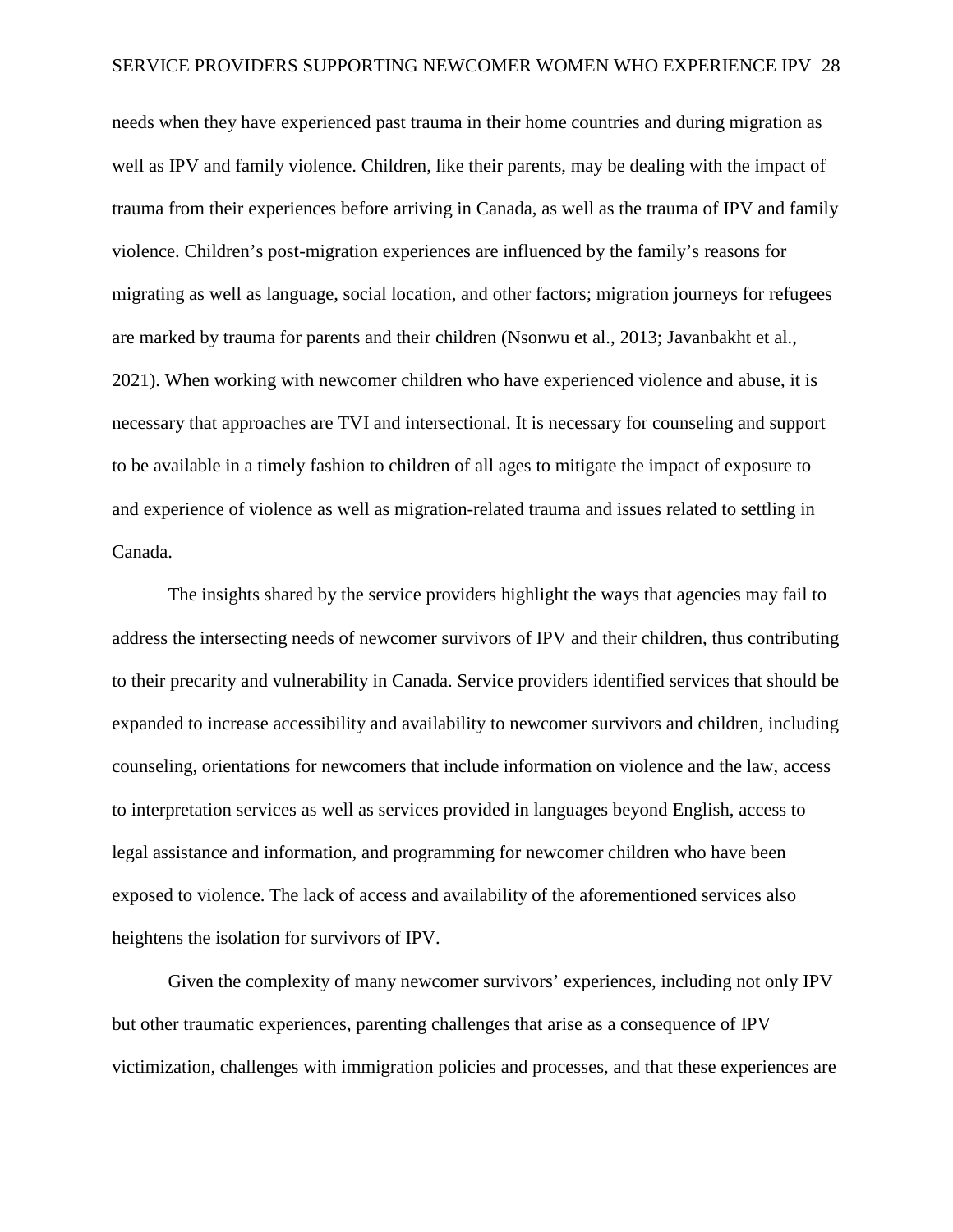heightened by intersections of language barriers, poverty, and gender, service providers from both newcomer-serving and IPV agencies stressed the need to provide longer-term support to newcomer survivors of IPV. A key finding in our study was the need for more IPV services, specifically longer-term (second stage) shelters and outreach services. Governments should invest in additional IPV shelters, including second-stage shelters and IPV outreach programs, and should increase the level of funding provided to existing services. Governments can help to fill service gaps by funding children's mental health services—specifically services for newcomer children with histories of trauma.

Service providers' descriptions of ways of working effectively with newcomer survivors of IPV indicated an approach that is TVI and survivor-centered, taking into account women's unique lived experiences as well as the societal context in which those experiences take place. Patience and empathy are incredibly important; to build understanding, trust, and safety, service providers need to take extra time to listen and to explain. This finding concurs with Lorenzetti and Este (2010), who showed that refugees with experiences of trauma perceived empathy, trust, and caring to be of higher value than the role of the "expert" professional. The importance of a TVI approach across all sectors that serve newcomers and survivors of IPV, including children, was clear.

## **Recommendations for Practice**

#### *Training & Education*

Service providers stated the importance of relaying accurate information regarding both IPV (including forms of IPV, risk factors, strategies for safety planning, and available supports) and immigration laws and policies to newcomer survivors of IPV. To achieve this, professionals who work in settlement agencies must receive training on recognizing and responding to IPV,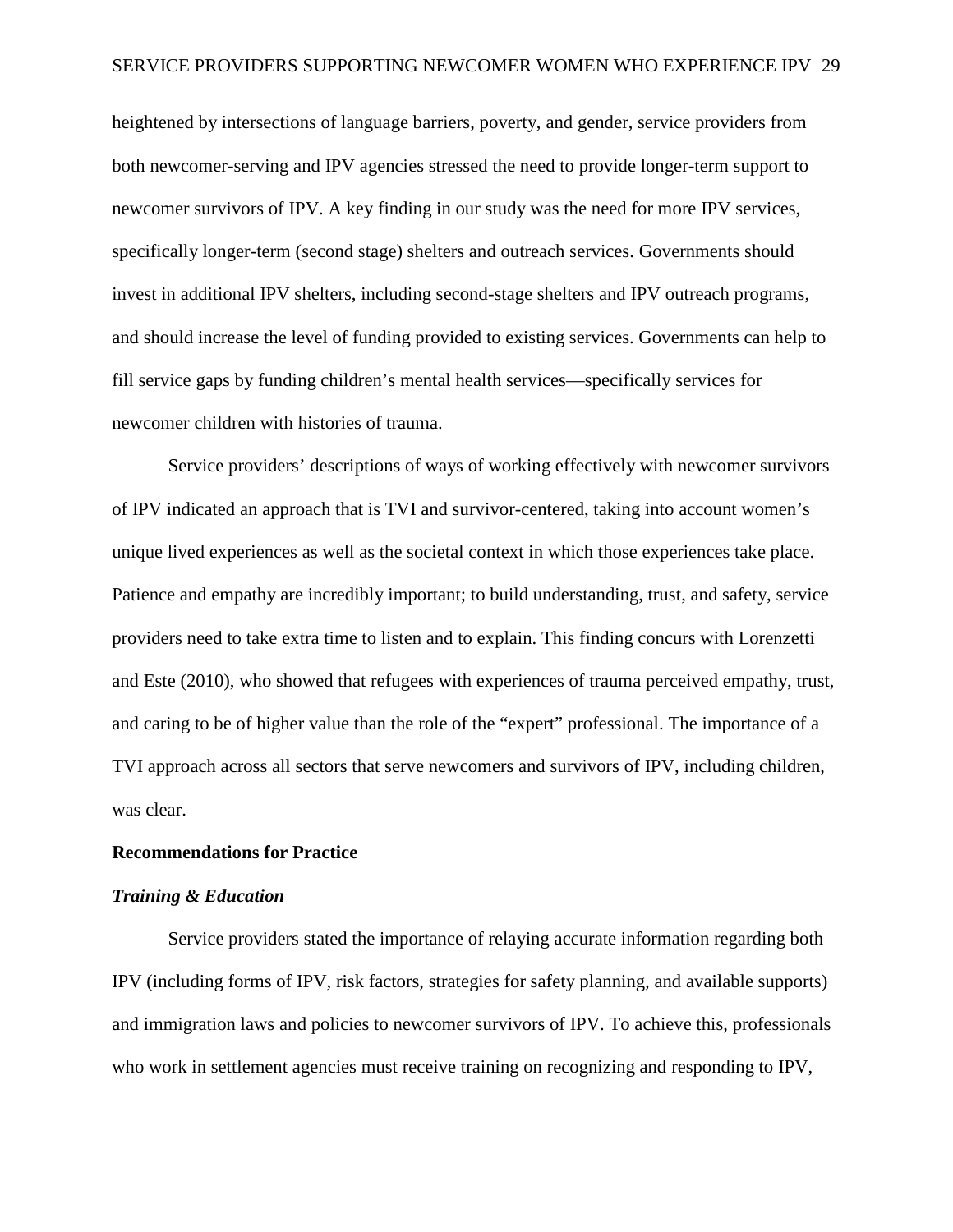and IPV professionals require training on issues related to immigration. Training should be offered to service providers (including police officers, medical professionals, and staff of IPV shelters and services, social services, and newcomer-serving agencies) in TVI practice as well as areas such as provincial legislation relating to IPV, the dynamics of IPV, warning signs and risk factors for IPV, and services that can assist people who experience IPV. Staff of shelters and other IPV agencies stated their need for training on immigration policy and assisting clients to navigate various processes, such as applying for residency.

#### *Partnerships*

Given that policies are prone to change, accessible sources of accurate and up-to-date information are essential. Participants spoke of the importance of building partnerships between newcomer-serving agencies, IPV agencies, and other services to ensure that no matter where they receive services first, newcomer survivors will receive correct information, will have their options explained, and will be supported in planning for safety.

Community partnerships remain a "work in progress" as they need to be more substantive. Partnerships should also be expanded to include collaborations with agencies in areas such as housing, legal assistance, mental health, health care, government (including income assistance and child protection), and post-secondary education. Further, opportunities for crosstraining must also extend to professionals in these sectors, and others who work with newcomer survivors, such as interpreters, to ensure that opportunities for providing information and support to newcomer survivors are not missed, no matter where they seek services.

It is important to find ways to disrupt isolation, such as through women's groups and ongoing outreach services. Partnerships between IPV and newcomer-serving agencies, as well as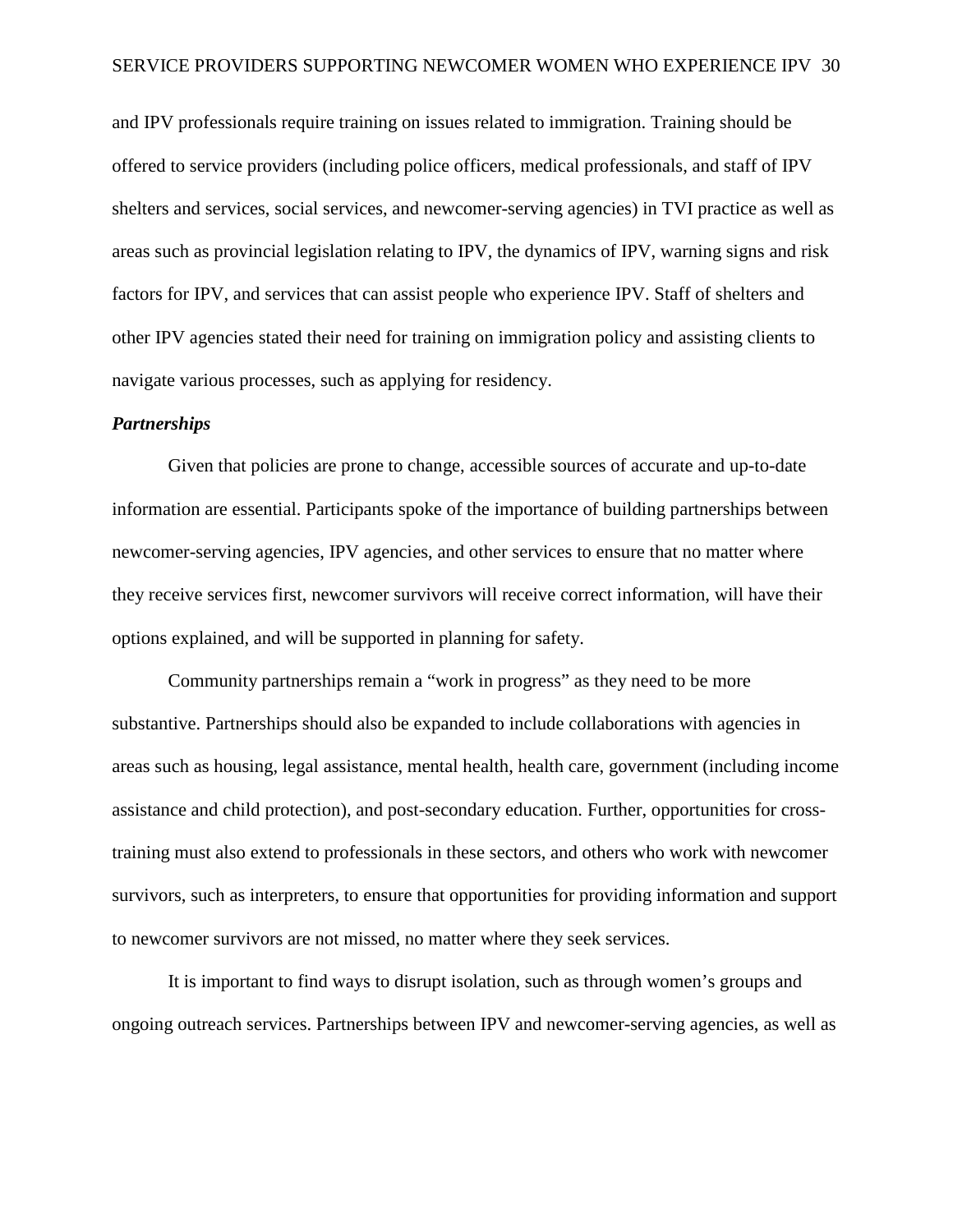legal, healthcare, and other social service organizations, are key for increasing awareness relating to IPV, rights, and supports among newcomer women.

#### *Access*

Agencies must have access to interpretation services and offer this to their clients. Even if clients can communicate in English, they may be more comfortable in another language, especially for difficult conversations or those that incorporate new terminology. Clients should be given a choice of interpretation options (in-person or over-the-phone). Before appointments, it should also be explained to clients what sort of questions will be asked, or topics will be covered so that they know if they will be comfortable using a local interpreter or if they would prefer telephone interpretation. It may be necessary to share these preliminary details through electronic translation (e.g., Google Translate) or using over-the-phone interpretation (e.g., CanTalk) before arranging interpretation of the client's choice.

It is challenging for service providers to determine the most effective ways of working with newcomers and for researchers to give recommendations for improving practice because of the diversity of newcomer women's and children's experiences. Therefore, it is necessary for service providers to practice within a framework that is TVI and survivor-centered, where clients are aware of their options and feel comfortable making choices regarding the services that they receive. Agencies must consider cultural safety in their policies and service delivery, and professionals should work toward cultural humility.

#### **Recommendations for Future Research**

Service providers offered important insights regarding challenges supporting newcomer women who experience IPV and their children and recommendations for improved service provision. Professionals from IPV shelters, counseling centers, settlement agencies, and other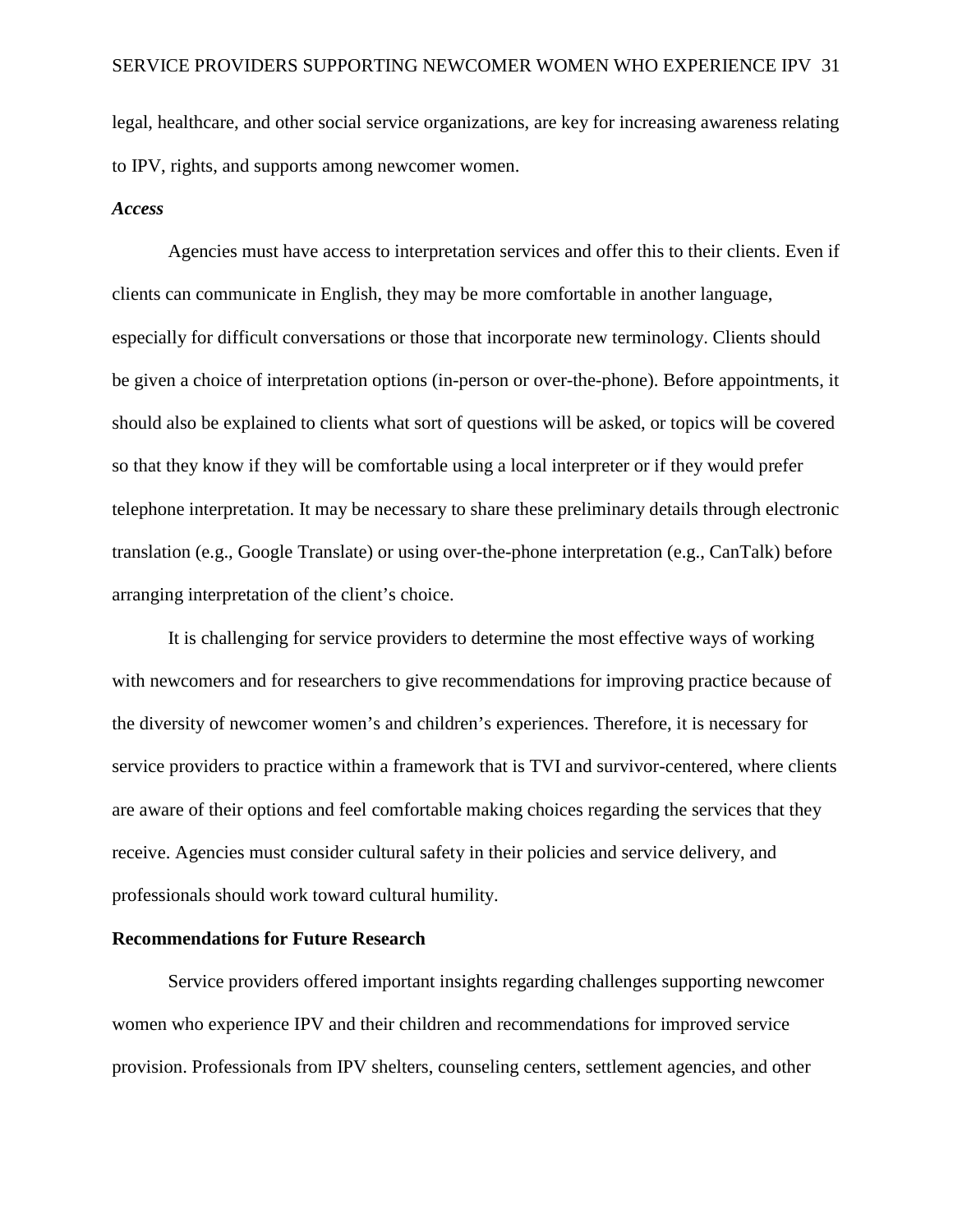agencies that serve newcomer survivors provided examples of challenges experienced by newcomer women from different countries and with varying migration experiences to add to knowledge regarding service provision for newcomer survivors generally. Additional studies with service providers would add to our knowledge in this area. Future studies could focus on or include greater participation from law enforcement, legal, and health care professionals to find out more about how newcomer survivors access these services and specific challenges faced by professionals in these sectors. Additionally, more research on how newcomer children are impacted by IPV is needed to inform recommendations for practice.

Newcomer women who have experienced IPV have valuable insights and recommendations and are important research participants. The present study was part of a larger study that also included newcomer survivors (Giesbrecht et al., *submitted*). Including both survivors and service providers was a valuable strategy that provided the opportunity to examine common themes, and differences in the themes, discussed by the two groups.

While studies have been conducted with newcomer survivors and service providers in Canada, the body of literature remains relatively small, with few studies conducted in the Prairie provinces (Aujla, 2010, 2013, 2021; Bhuyan & Bragg, 2021; Giesbrecht et al., *submitted*). Studies that include newcomer women who came to Canada from various countries through various immigration streams, as well as studies that focus on subsets of this population, including women from particular regions in the world or with particular migration experiences would be important for building the knowledge base on this topic.

As research continues to be conducted in Canada, as well as in the US and other countries, findings can be compared to determine what is applicable across jurisdictions, adding to knowledge on this topic and informing future service delivery, policy development, and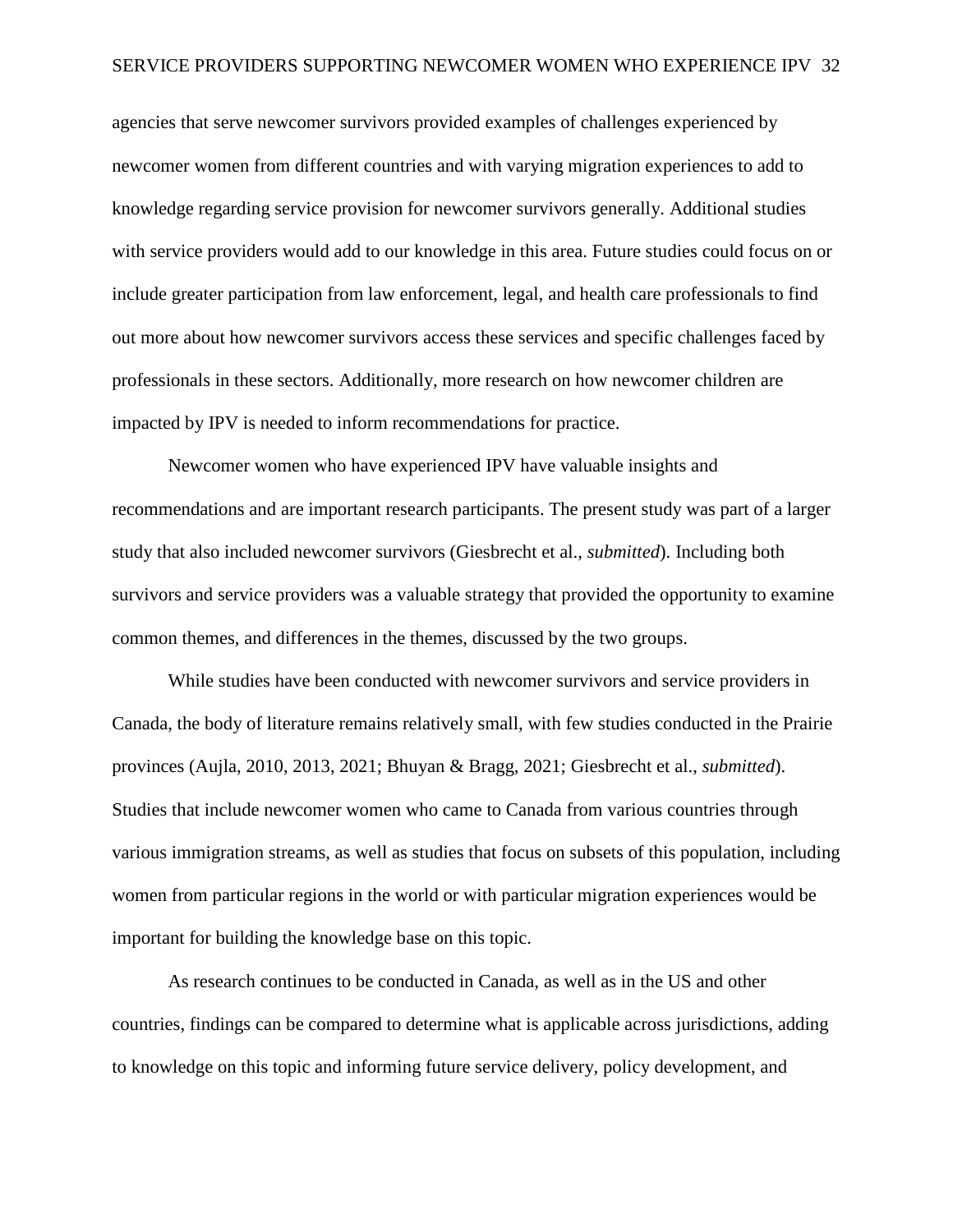research. As services continue to expand and improve to meet the needs of newcomers to the Canadian Prairies, revisiting these questions will be essential to examine how service providers can best meet the needs of newcomer women who experience IPV and their children.

## **Conclusion**

Given the high rates of IPV in Saskatchewan, as well as increasing rates of immigration to the province, it was timely and necessary to conduct research into this topic to work toward a better understanding of the experiences of service providers and opportunities for improving services for newcomer survivors of IPV. This qualitative study adds to a small body of research on the experiences of professionals who support newcomer women who have experienced IPV and their children. Findings include service providers' descriptions of the isolation of newcomer women who have experienced IPV, the impact of IPV on newcomer children, and challenges and opportunities for supporting newcomer women who have experienced IPV and their children.

Research with service providers is vital as these professionals can offer important insights regarding challenges supporting newcomer women and children from diverse backgrounds who experience IPV. Further, service providers can provide recommendations for improved service provision based on their own experiences and can explain how practice aligns with (or deviates from) policy.

Our goal is that the findings from this study will lead to conversations and collaboration between agencies that serve newcomers and survivors and will inform training and education for professionals. Increasing awareness of issues relating to IPV, trauma, and immigration, including policy, legislation, and available services, will increase opportunities for newcomer survivors to receive a supportive response, no matter which type of service they encounter first.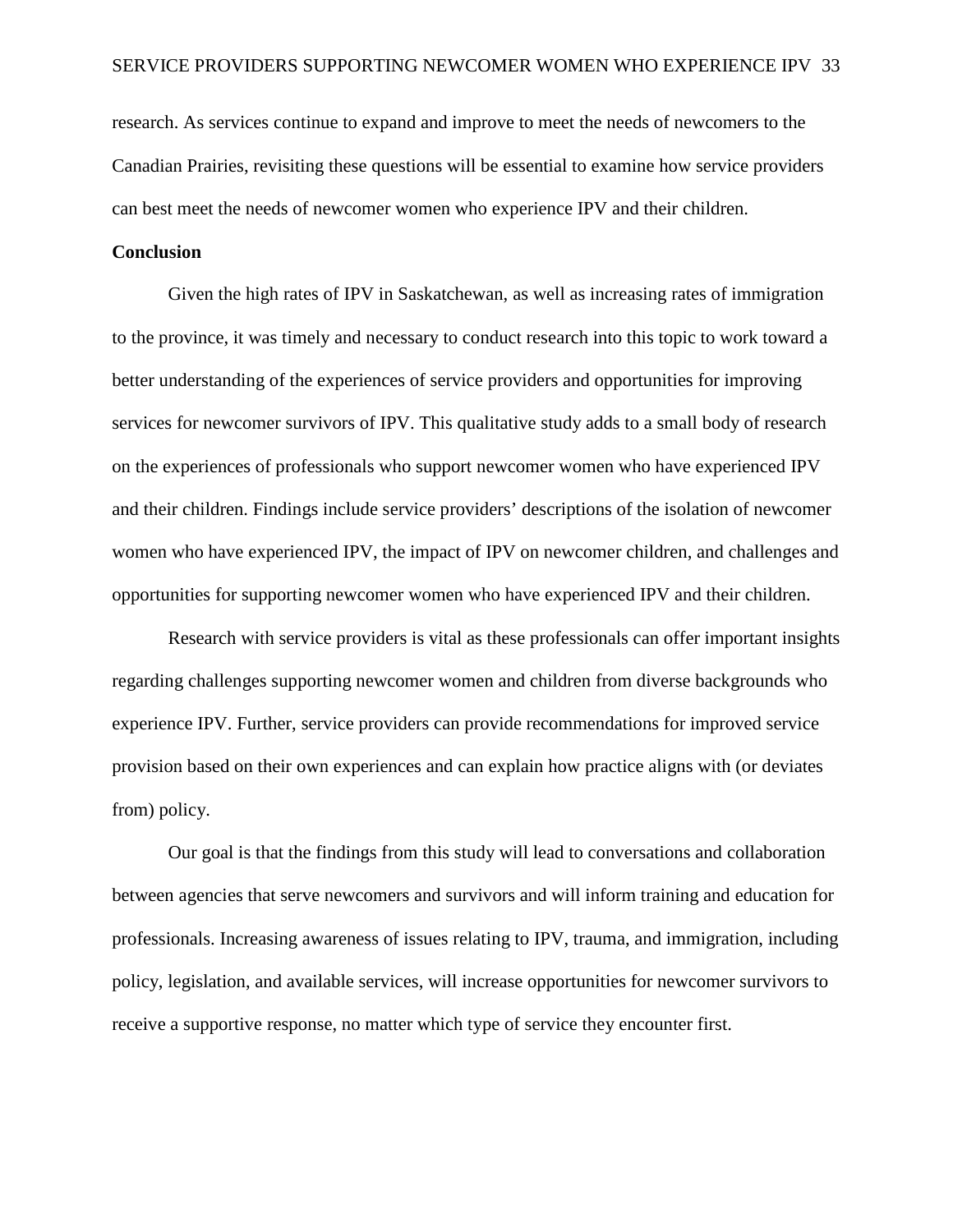#### **References**

- Abraham, M. (2000). Isolation as a form of marital violence: The South Asian immigrant experience. *Journal of Social Distress and the Homeless, 9*, 221–236. https://doi.org/10.1023/A:1009460002177
- Abraham, M., & Tastsoglou, E. (2016). Interrogating gender, violence, and the state in national and transnational contexts: Framing the issues. *Current Sociology Monograph, 64*(4), 517-534.<https://doi.org/10.1177/0011392116638843>
- Afifi, T. O. (2020). Considerations for expanding the definition of ACEs. In Asmundson, G. J. G. & Afifi, T. O. (Eds.). *Adverse Childhood Experiences: Using Evidence to Advance Research, Practice, Policy and Prevention* (pp. 35-44). Elsevier.
- Ahmad, F., Driver, N., McNally, M. J., & Stewart, D. E. (2009). "Why doesn't she seek help for partner abuse?" An exploratory study with South Asian immigrant women. *Social Science & Medicine, 69*(4), 613–622. https://doi.org/10.1016/j.socscimed.2009.06.011
- Alaggia, R., & Maiter, S. (2015). Domestic violence and child abuse: Issues for immigrant and refugee families. In R. Alaggia & C. Vine (Eds.), *Cruel but not unusual: Violence in Canadian families* (2nd ed., pp. 235-270). Wilfrid Laurier University Press.
- Alaggia, R., Maiter, S., & Jenney, A. (2017). In whose words? Struggles and strategies of service providers working with immigrant clients with limited language abilities in the violence against women sector and child protection services. *Child and Family Social Work, 22*(1), 472-81.

https://doi.org/10.1111/cfs.12266

Alaggia, R., Regehr, C., & Rishchynski, G. (2009). Intimate partner violence and immigration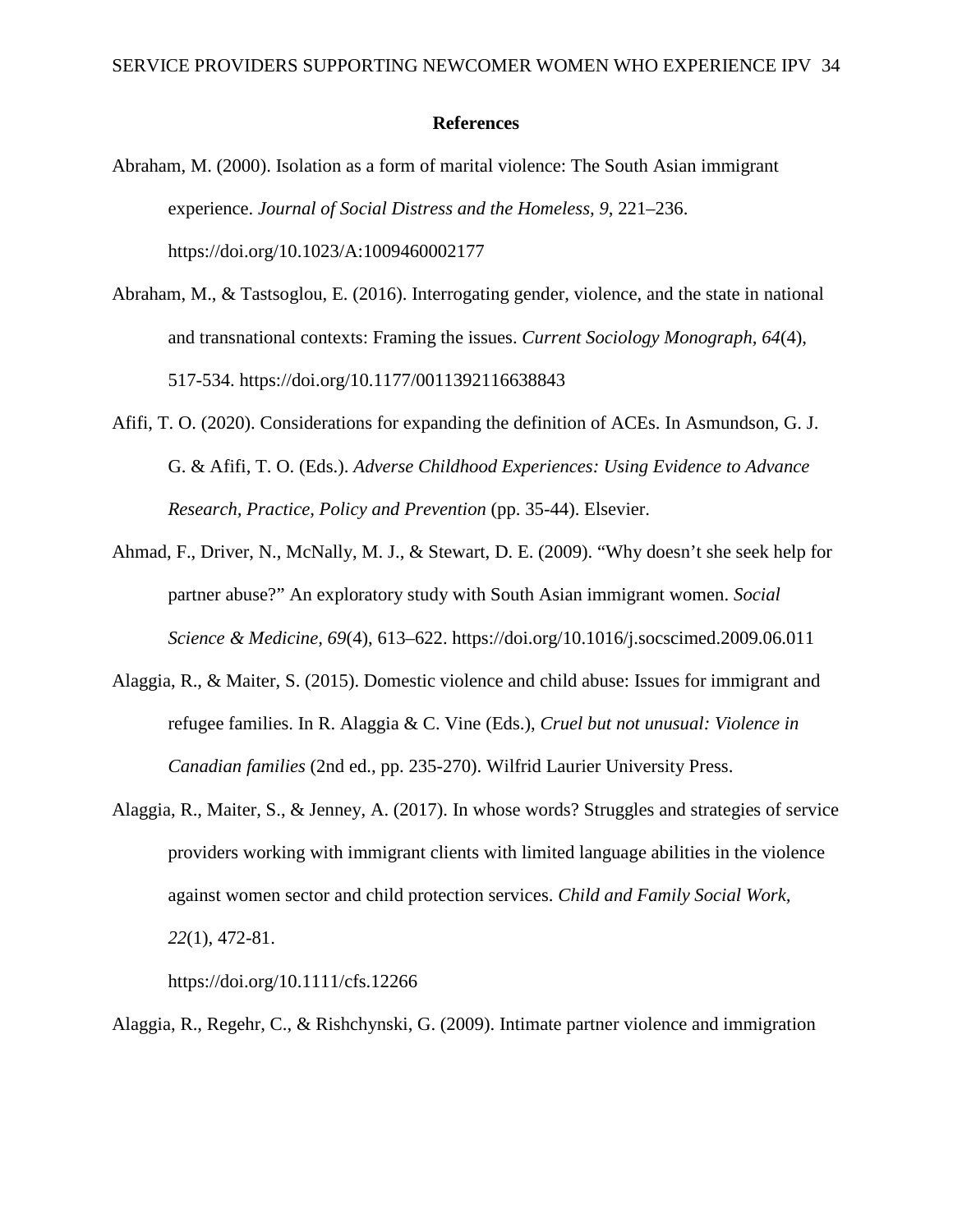laws in Canada: How far have we come? *International Journal of Law and Psychiatry, 32*(6), 335-341. https://doi.org/10.1016/j.ijlp.2009.09.001

- Aujla, W. (2010). Domestic violence and immigrant women's access to services in Edmonton, Alberta. *The Annual Review of Interdisciplinary Justice Research, 1*, 58- 76. http://ijr.uwinnipeg.ca/index.php/ijr/article/view/7
- Aujla, W. (2013). *Voicing Challenges: South Asian Immigrant Women Speak Out about their Experiences of Domestic Violence and Access to Services.* Master's Thesis, University of Alberta. https://era.library.ualberta.ca/items/927dc9f1-2177-4460-815a-0386020ca556
- Aujla, W. (2021). "It Was Like Sugar-Coated Words": Revictimization When South Asian Immigrant Women Disclose Domestic Violence. *Affilia: Journal of Women and Social Work, 36*(2), 182-203.<https://doi.org/10.1177/0886109920916038>
- Barrett, B. J., & St. Pierre, M. (2011). Variations in women's help seeking in response to intimate partner violence: Findings from a Canadian population-based study. *Violence Against Women, 17*(1), 47-70.<https://doi.org/10.1177/1077801210394273>
- Bhuyan, R., & Bragg, B. (2021). Epistemologies of bordering: Domestic violence advocacy with marriage migrants in the shadow of deportation. *Migration Studies, 9*(2), 159–178. https://doi.org/10.1093/migration/mnz025
- Bhuyan, R., & Velagapudi, K. (2013). From one "dragon sleigh" to another: Advocating for immigrant women facing violence in Kansas. *Affilia: Journal of Women and Social Work, 28*(1), 65-78. https://doi.org/10.1177/0886109912475049

Bott, S., Ruiz-Celis A., Mendoza, J., & Guedes, A. (2021). Co-occurring violent discipline of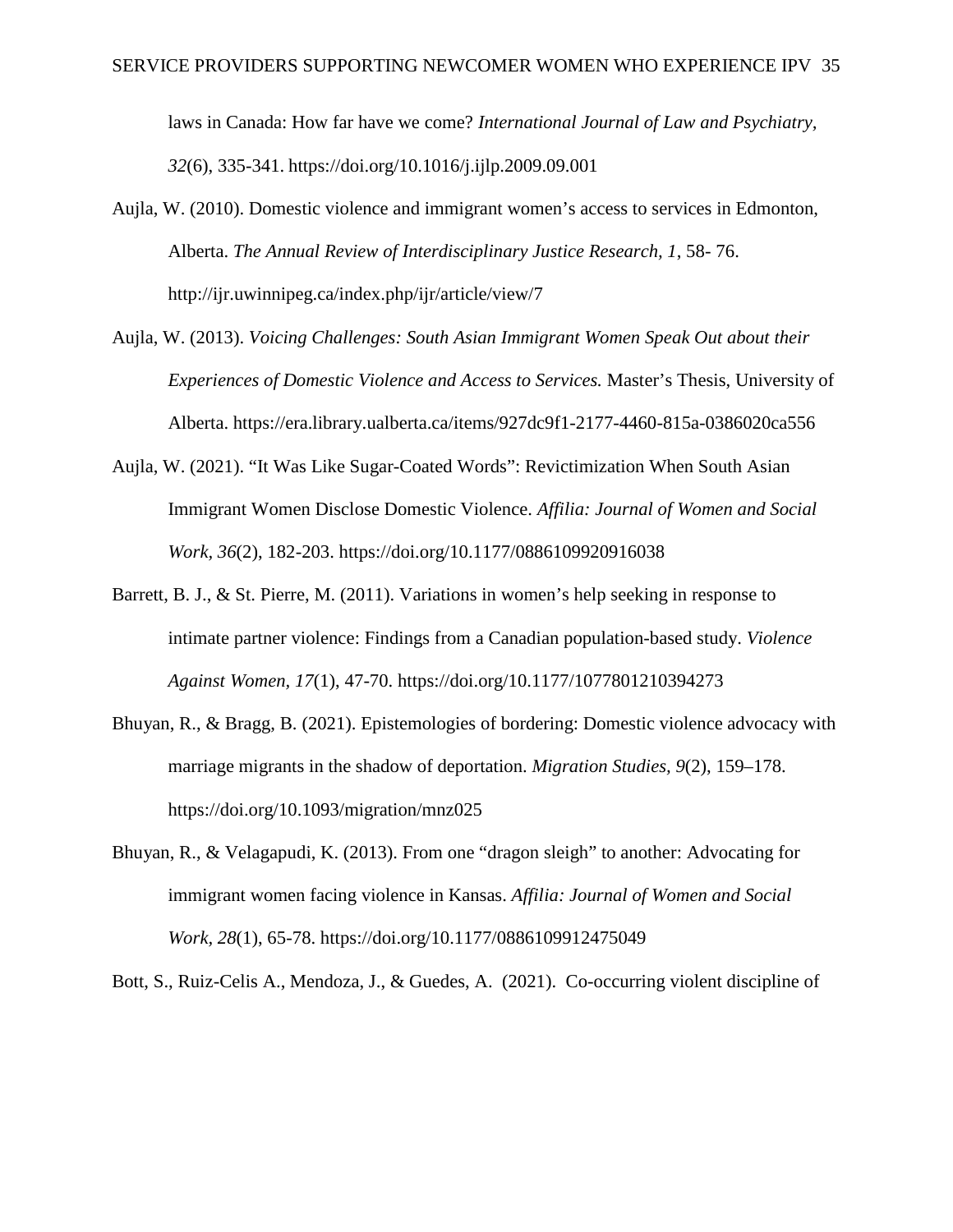children and intimate partner violence against women in Latin America and the Caribbean: A systematic search and secondary analysis of national datasets. *BMJ Global Health, 6*(e007063), 1-13. https://doi.org/10.1136/bmjgh-2021-007063

- Braun, V., & Clarke, V. (2006). Using thematic analysis in psychology. *Qualitative Research in Psychology, 3*(2), 77-101. https://doi.org/10.1191/1478088706qp063oa
- Cattaneo, L. B., Stylianou, A. M., Hargrove, S., Goodman, L. A., Gebhard, K. T., & Curby, T. W. (2021). Survivor-centered practice and survivor empowerment: Evidence from a research–practitioner partnership. *Violence Against Women, 27*(9), 1252-1272. <https://doi.org/10.1177/1077801220935196>
- Chan, W. (2020). *Hiding in Plain Sight: Immigrant Women and Domestic Violence.* Fernwood Publishing.
- Clarke, V., & Braun, V. (2017). Thematic analysis. *Journal of Positive Psychology, 12*(3), 297- 298. https://doi.org/10.1080/17439760.2016.1262613
- Crenshaw, K. (1989). Demarginalizing the intersection of race and sex: A Black feminist critique of antidiscrimination doctrine, feminist theory, and antiracist politics. *University of Chicago Legal Forum, 1*(8), 139–167.

https://chicagounbound.uchicago.edu/uclf/vol1989/iss1/8

- Conroy, S. (2021). Section 3: Police-reported intimate partner violence in Canada, 2019. In *Family Violence in Canada: A Statistical Profile, 2019. Statistics Canada Catalogue no.* 85-002-X. (pp. 29- 42). Statistics Canada.
- David, R. (2019). *Immigrant Perpetrators of Domestic Homicide: Unique Risks and Service Needs.* Doctoral Dissertation, The University of Western Ontario. https://ir.lib.uwo.ca/etd/6739/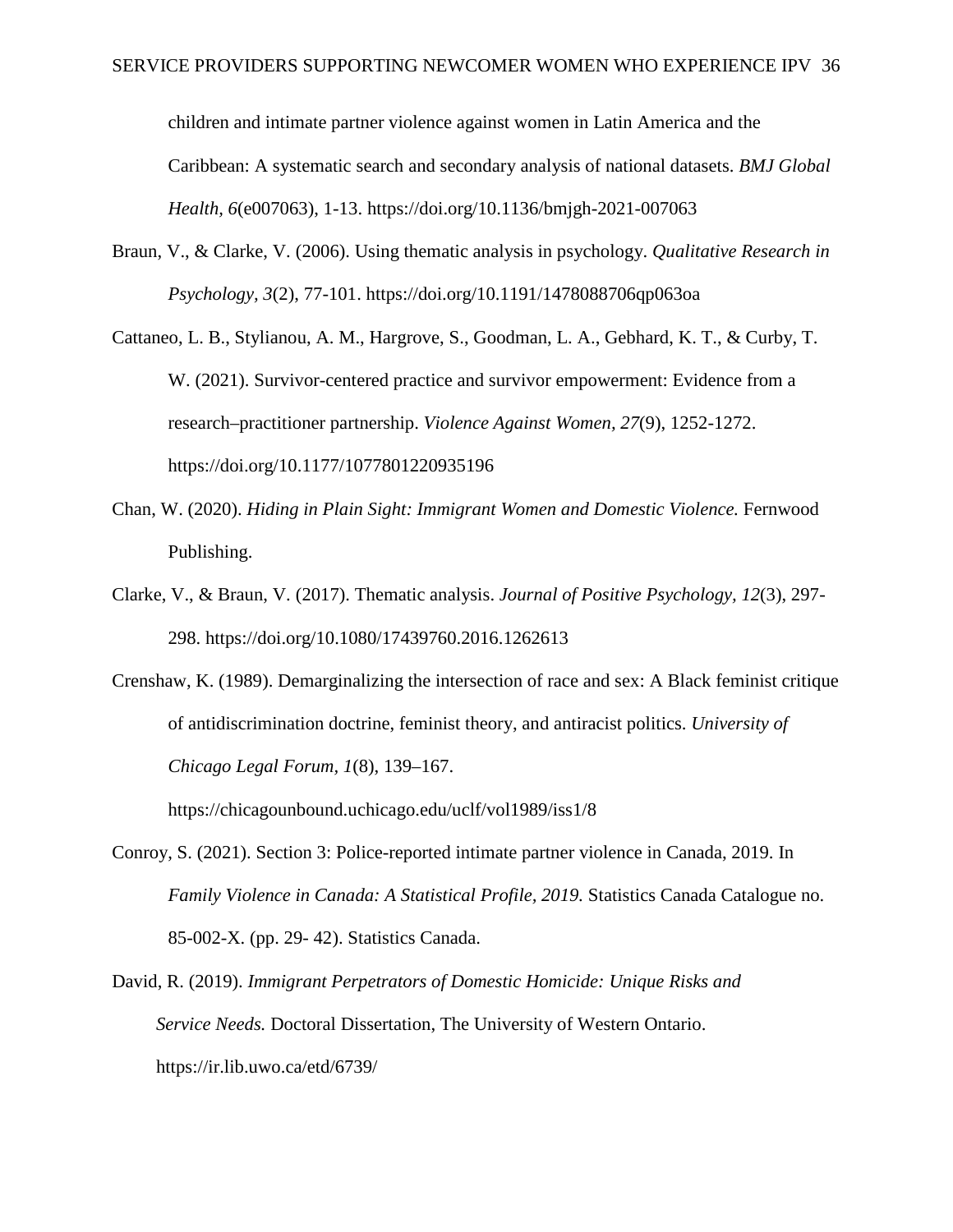- David, R., Olszowy, L., Reif, K., Saxton, M., Campbell, M., Dubé, M., Dawson, M., & Jaffe, P. (2017). *Children and Domestic Homicide: Understanding the Risks.* Domestic Homicide Brief 3. London, ON: Canadian Domestic Homicide Prevention Initiative. ISBN: 978-1- 988412-11-5. http://cdhpi.ca/children-and-domestic-homicide-understanding-risks
- Dawson, M., Sutton, D., Jaffe, P., Straatman, A. L., & Poon, J. (2021). *One is too many: 10 Years of Domestic Homicides in Canada. Canadian Domestic Homicide Prevention Initiative.* http://www.cdhpi.ca/sites/cdhpi.ca/files/cdhpi-report-final 0.pdf
- Dawson, M. (Ed.). (2017). *Domestic homicides and death reviews: An international perspective.*  Palgrave MacMillan.
- Etherington, N., & Baker, L. (2018). From "buzzword" to best practice: Applying intersectionality to children exposed to intimate partner violence. *Trauma, Violence, & Abuse, 19*(1), 58-75. https://doi.org/10.1177/1524838016631128
- Ford-Gilboe, M., Varcoe, C., Noh, M., Wuest, J., Hammerton, J., Alhalal, E., & Burnett, C. (2015). Patterns and predictors of service use among women who have separated from an abusive partner. *Journal of Family Violence*, *30*(4), 419-431. <https://doi.org/10.1007/s10896-015-9688-8>
- George, P., & Rashidi, M. (2014). Domestic violence in South Asian communities in the GTA: Critical perspectives of community activists and service providers. *Journal of Critical Anti-Oppressive Social Inquiry*, 1(1), 67-81.

https://journals.library.ryerson.ca/index.php/caos/article/view/100

Giesbrecht, C. J., Kikulwe, D., Sato, C. L., Este, D., Watkinson, A. M., & Falihi, A. (Manuscript submitted for publication). *"I felt like I was a puppet— He's the master, and he's playing with my life": Newcomer women's experiences of intimate partner violence.*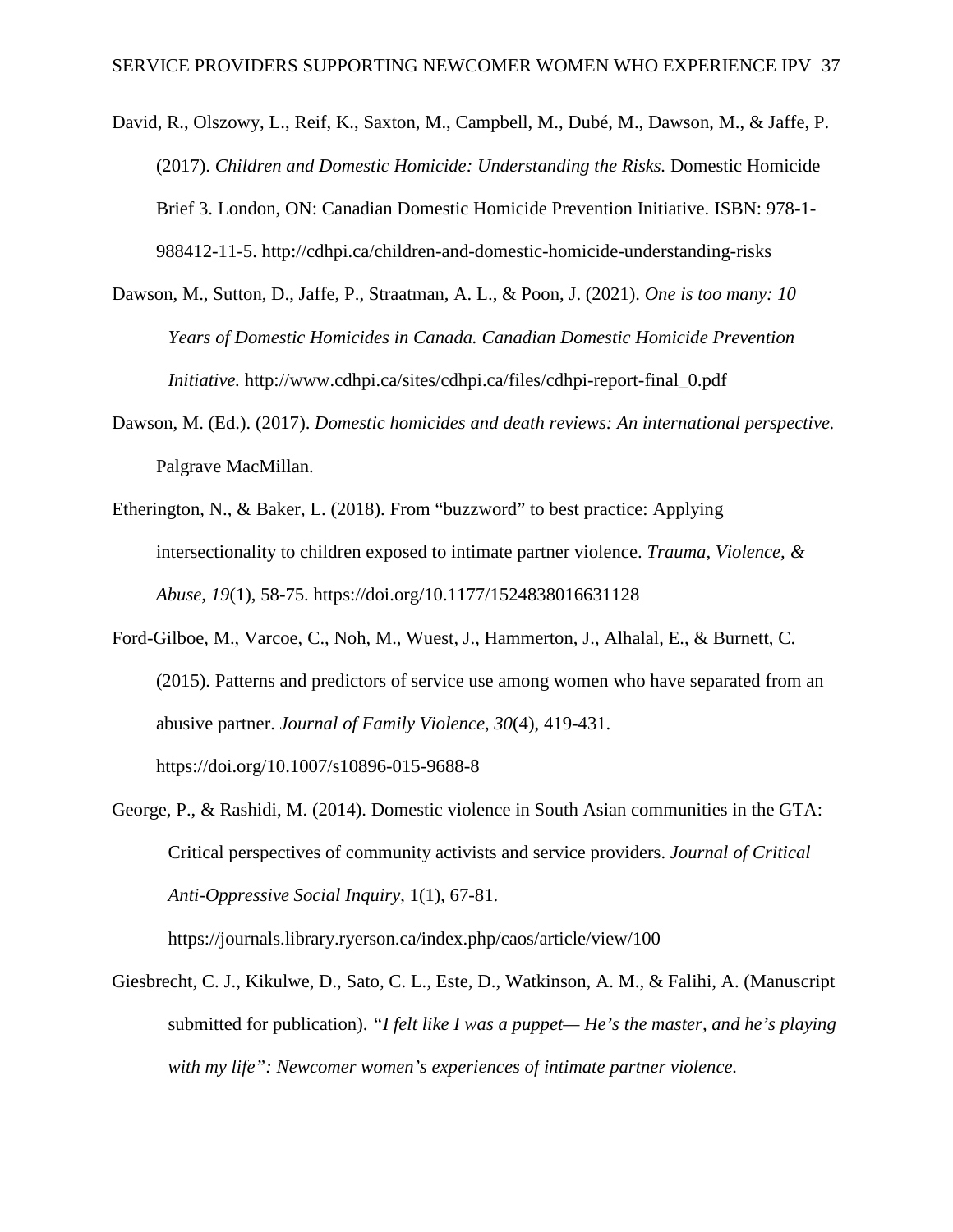Government of Saskatchewan. (2019). *Saskatchewan Child Abuse Protocol, 2019.* Ministry of Social Services, Government of Saskatchewan.

<https://publications.saskatchewan.ca/api/v1/products/12574/formats/18812/download>

- Guruge, S., Al Jamal, A., Yercich, S, Dhillon, M, Rossiter, K., David, R., & Kulasinghe (2020). Domestic homicide in immigrant communities: Lessons learned. In P. Jaffe, K., Scott, & A. L. Straatman (Eds.) *Preventing Domestic Homicides: Lessons Learned from Tragedies*  (pp. 111- 135). Elsevier/ Academic Press.
- Guruge, S., & Humphreys, J. (2009). Barriers that affect abused immigrant women's access to and use of formal social supports. *Canadian Journal of Nursing Research, 41*(3), 64–84. https://cjnr.archive.mcgill.ca/article/view/2206
- Guruge, S., Zanchetta, M. S., Roche, B., Lucchese, S. P. (2019). New lives, new challenges: Access to intimate partner violence services for Portuguese-speaking immigrant women. *Revista Eletrônica de Enfermagem, 21*(55653), 1–9. <https://doi.org/10.5216/ree.v21.55653>
- Hellman, C. M., Johnson, C. V., & Dobson, T. (2010). Taking action to stop violence: A study on readiness to change among male batterers. *Journal of Family Violence, 25*(4), 431- 438. https://doi.org/10.1007/s10896-010-9304-x
- Herrenkohl, T. I., Fedina, L., Roberto, K. A., Raquet, K. L., Hu, R. X., Rousson, A. N., & Mason, W. A. (2022). Child maltreatment, youth violence, intimate partner violence, and elder mistreatment: A review and theoretical analysis of research on violence across the life course. *Trauma, Violence & Abuse, 23*(1), 314-328. https://doi.org/10.1177/1524838020939119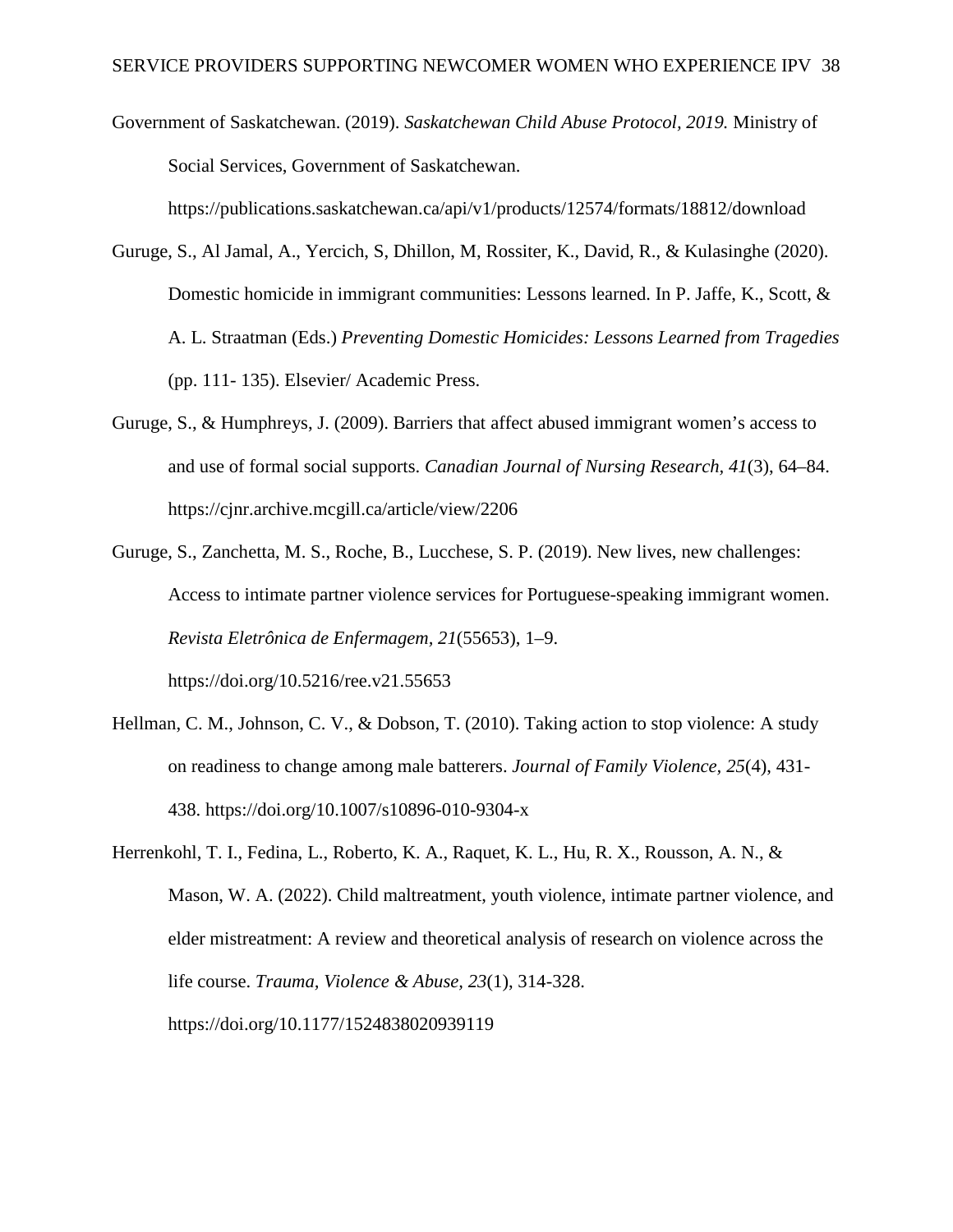- Holtmann, C., & Rickards, T. (2018). Domestic/intimate partner violence in the lives of immigrant women: A New Brunswick response. *Canadian Journal of Public Health, 109*(3), 294-302. https://doi.org/10.17269/s41997-018-0056-3
- Hyman, I., Forte, T., Mont, J. D., Romans, S., & Cohen, M. M. (2006). Help-seeking rates for intimate partner violence (IPV) among Canadian immigrant women. *Health Care for Women International, 27*(8), 682-694. https://doi.org/10.1080/07399330600817618
- Immigration, Refugees and Citizenship Canada. (2019a). Family sponsorship. [https://www.canada.ca/en/immigration-refugees-citizenship/services/immigrate](https://www.canada.ca/en/immigration-refugees-citizenship/services/immigrate-canada/family-sponsorship.html)[canada/family-sponsorship.html](https://www.canada.ca/en/immigration-refugees-citizenship/services/immigrate-canada/family-sponsorship.html)
- Immigration, Refugees and Citizenship Canada. (2019b). *Immigration options for victims of family violence.* [https://www.canada.ca/en/immigration-refugees-](https://www.canada.ca/en/immigration-refugees-citizenship/services/immigrate-canada/family-sponsorship/fees-permits-victims.html)

[citizenship/services/immigrate-canada/family-sponsorship/fees-permits-victims.html](https://www.canada.ca/en/immigration-refugees-citizenship/services/immigrate-canada/family-sponsorship/fees-permits-victims.html)

- Jaffe, P. G., Johnston, J. R., Crooks, C. V., & Bala, N. (2008). Custody disputes involving allegations of domestic violence: Toward a differentiated approach to parenting plans. *Family Court Review, 46*(3), 500-522.<https://doi.org/10.1111/j.1744-1617.2008.00216.x>
- Jayasuriya-Illesinghe, V. (2018). Immigration policies and immigrant women's vulnerability to intimate partner violence in Canada. *Journal of International Migration and Integration, 19*(2), 339-348. https://doi.org/10.1007/s12134-018-0545-5

Javanbakht, A., Stenson, A., Nugent, N., Smith, A., Rosenberg, D., & Jovanovic, T. (2021). Biological and environmental factors affecting risk and resilience among Syrian refugee children. *Journal of Psychiatry and Brain Science, 6*(e210003), 1-25. https://doi.org/10.20900/jpbs.20210003

Kaslow, F. W. (2014). Intervening with immigrant families: An integrative systems perspective.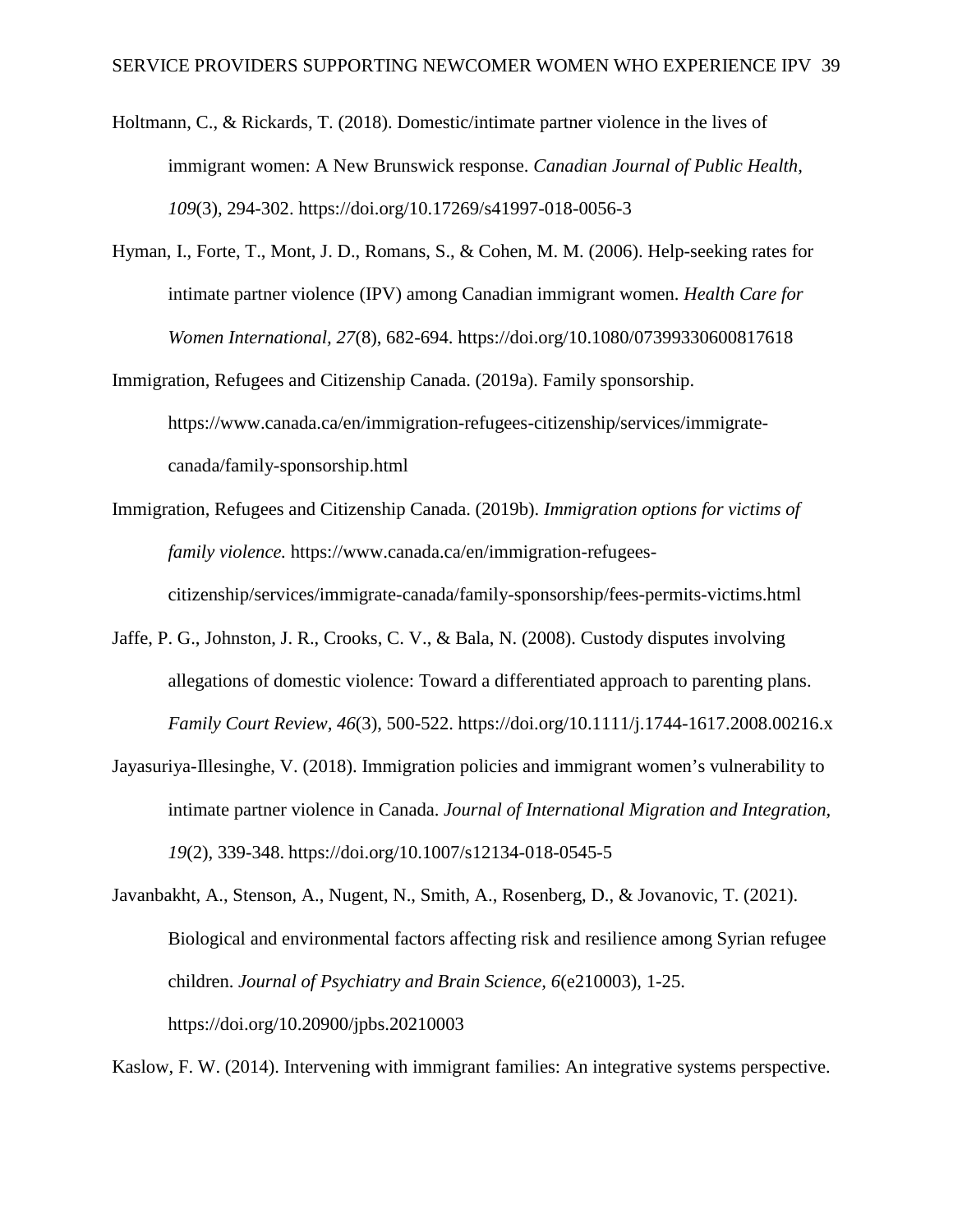*Journal of Family Psychotherapy, 25*(2), 177-191.

<https://doi.org/10.1080/08975353.2014.910031>

- Kikulwe, D. (2015). Theorizing race: Examining experiences of racialized families in the child welfare system. In M. Jacobs & L. A. Visano (Eds.), '*Righting' humanity: In our time*. (pp. 64- 96). APF Press.
- Kruger, R. A., & Casey, M. A. (2015). Focus Group Interviewing. In K. E Newcomer, H. P. Hatry, & Wholey, J. S. (Eds), *Handbook of practical program evaluation* (Fourth ed.), (pp. 506-534). Sage.
- Lapierre, S., Côté, I., Lambert, A., Buetti, D., Lavergne, C., Damant, D., & Couturier, V. (2018). Difficult but close relationships: Children's perspectives on relationships with their mothers in the context of domestic violence. *Violence Against Women, 24(9)*, 1023–1038. https://doi.org/10.1177/1077801217731541
- Lorenzetti, L. & Este, D. (2010). War and partner violence: Refugee women's experiences and impacts on resettlement. *Canadian Social Work, 12*(1), 76-82.
- MacDonnell, J. A., Dastjerdi, M., Bokore, N., & Khanlou, N. (2012). Becoming resilient: Promoting the mental health and well-being of immigrant women in a Canadian context. *Nursing Research and Practice, 2012*(576586), 1-10. https://doi.org/10.1155/2012/576586

Mahapatra, N., & Rai, A. (2019). Every cloud has a silver lining but… "pathways to seeking formal-help and South-Asian immigrant women survivors of intimate partner violence." *Health Care for Women International, 40*(11), 1170–1196. https://doi.org/10.1080/07399332.2019.1641502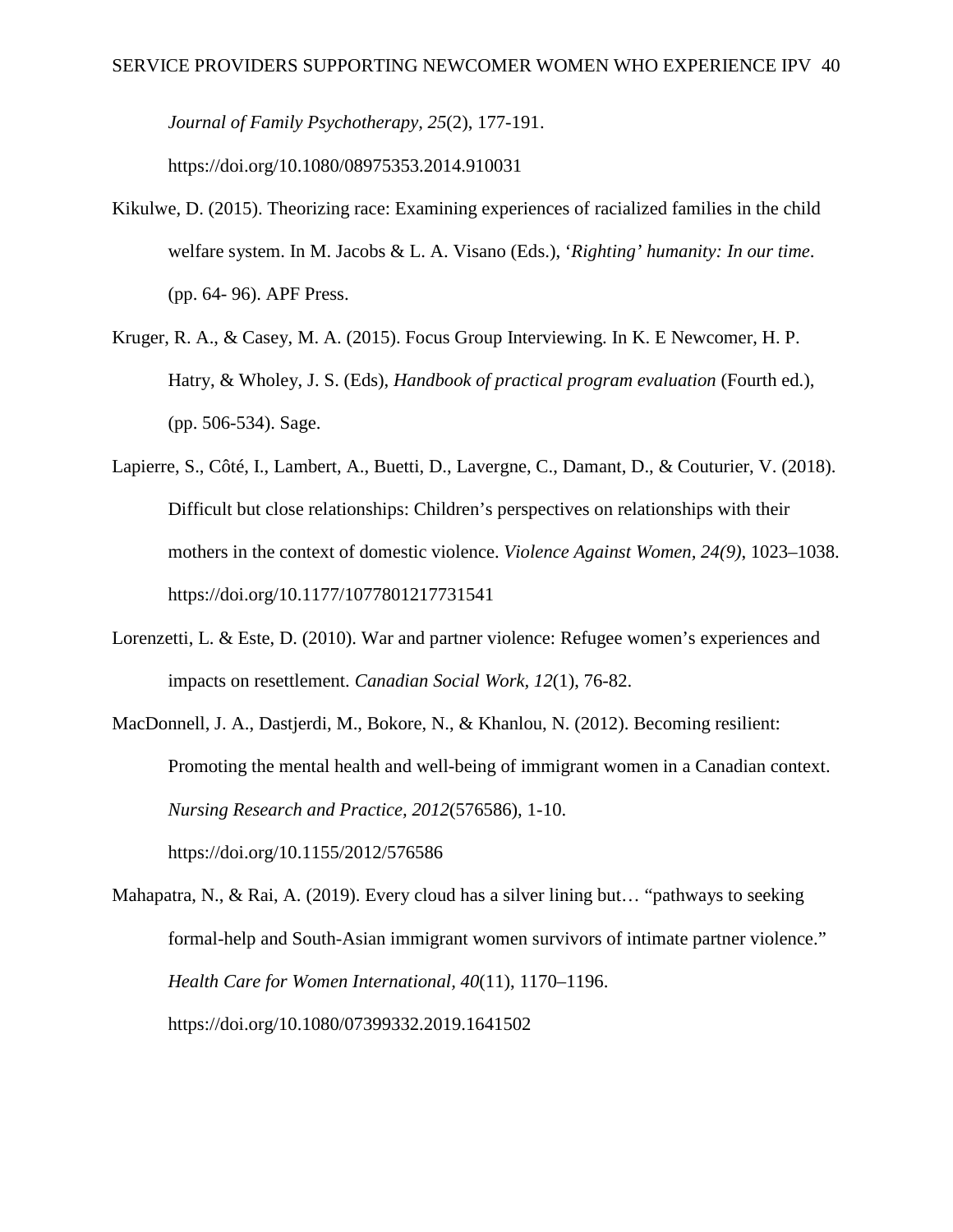Mehrotra, G. (2010). Toward a continuum of intersectionality theorizing for feminist social work scholarship. *Affilia: Journal of Women and Social Work, 25*(4), 417-430. https://doi.org/10.1177/0886109910384190

- Mosher, J. (2009). The complicity of the state in the intimate abuse of immigrant women (pp. 41- 69). In V. Agnew (Ed.) *Racialized Migrant Women in Canada: Essays on Health, Violence and Equity.* University of Toronto Press.
- National Centre on Domestic and Sexual Violence [NCDSV]. (2009). *Immigrant power and control wheel.*

[http://www.ncdsv.org/images/Immigrant%20P&C%20wheel%20NO%20SHADING%20](http://www.ncdsv.org/images/Immigrant%20P&C%20wheel%20NO%20SHADING%20-%20NCDSV-ICE_updated2009.pdf) [-%20NCDSV-ICE\\_updated2009.pdf](http://www.ncdsv.org/images/Immigrant%20P&C%20wheel%20NO%20SHADING%20-%20NCDSV-ICE_updated2009.pdf)

- Nonomura, R., Giesbrecht, C. J., Jivraj, T., Lapp, A., Bax, K., Jenney, A., Scott, K., Straatman, A. L., & Baker, L. (2020). *Toward a trauma-and violence-informed research ethics module: Considerations and recommendations.* Centre for Research & Education on Violence Against Women & Children, Western University. ISBN 978-1-988412-39-9 http://kh-cdc.ca/en/resources/reports/Grey-Report---English.pdf
- Nsonwu, M., Busch-Armendariz, N., Heffron, L., Mahapatra, N. & Fong, R. (2013). Marital and familial strengths and needs: Refugees speak out. *Journal of Ethnic & Cultural Diversity in Social Work, 22*(2),129-144. https://doi.org/10.1080/15313204.2013.785350

Office of the Chief Coroner for Ontario. (2019). *Domestic Violence Death Review Committee 2018 Annual Report.* https://www.ontario.ca/document/domestic-violencedeath-review-committee-2018-annual-report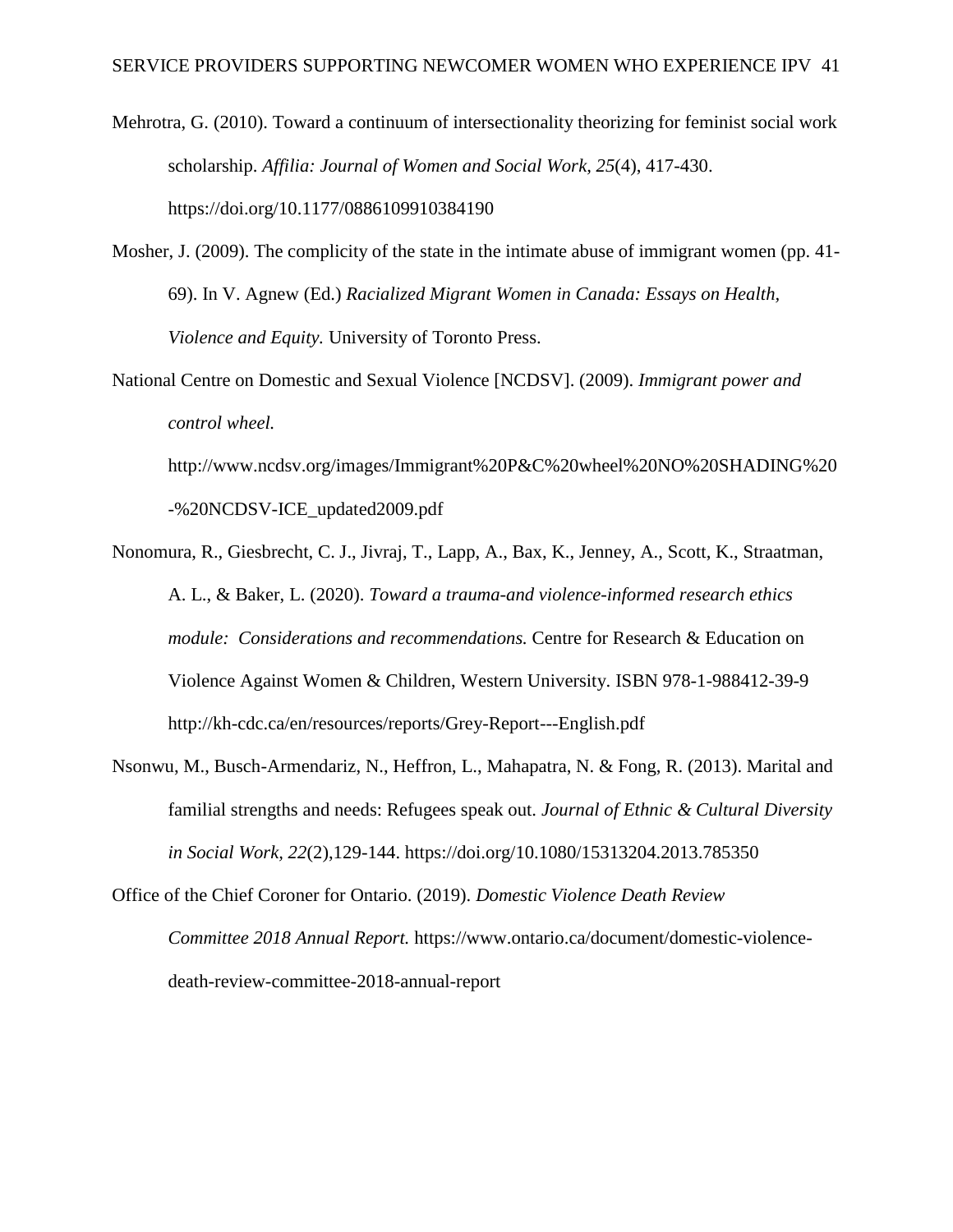- Okeke-Ihejirika, P., Yohani, S., Muster, J., Ndem, A., Chambers, T., & Pow, V. (2020). A scoping review on intimate partner violence in Canada's immigrant communities. *Trauma, Violence, & Abuse*, 21(4), 788–810. [https://doi.org/10.1177/1524838018789156](https://doi.org/10.1177%2F1524838018789156)
- Patton, M. Q. (2014). *Qualitative research & evaluation methods: Integrating theory and practice.* Sage.
- Rossiter, K., Porteous, T., & Dhillon, M. (2020). Critical components of a survivor-centred response to campus sexual violence. In D., Crocker, J. Minaker, & A. Nelund (Eds.), *Violence Interrupted: Confronting Sexual Violence on University Campuses* (pp*.* 21- 44). McGill-Queen's University Press.
- Rossiter, K. R., Yercich, S., Baobaid, M., Al Jamal, A., David, R., Fairbairn, J., Dawson, M., & Jaffe, P. (2018). *Domestic homicide in immigrant and refugee populations: Culturallyinformed risk and safety strategies*. Domestic Homicide Brief 4. Canadian Domestic Homicide Prevention Initiative. ISBN: 978-1-988412-13-9 [http://cdhpi.ca/domestic](http://cdhpi.ca/domestic-homicide-immigrant-and-refugee-populations)[homicide-immigrant-and-refugee-populations](http://cdhpi.ca/domestic-homicide-immigrant-and-refugee-populations)
- Saskatchewan Ministry of Justice (2017a). *Regina Domestic Violence Court Annual Data Report 2015-16*. Corporate Initiatives, Performance and Planning Branch. Government of Saskatchewan.
- Saskatchewan Ministry of Justice (2017b). *Saskatoon Domestic Violence Court Annual Data Report 2015-16*. Corporate Initiatives, Performance and Planning Branch. Government of Saskatchewan.
- Sokoloff, N. J. (2008). Expanding the intersectional paradigm to better understand domestic violence in immigrant communities. *Critical Criminology, 16*(4), 229–255. https://doi.org/10.1007/s10612-008-9059-3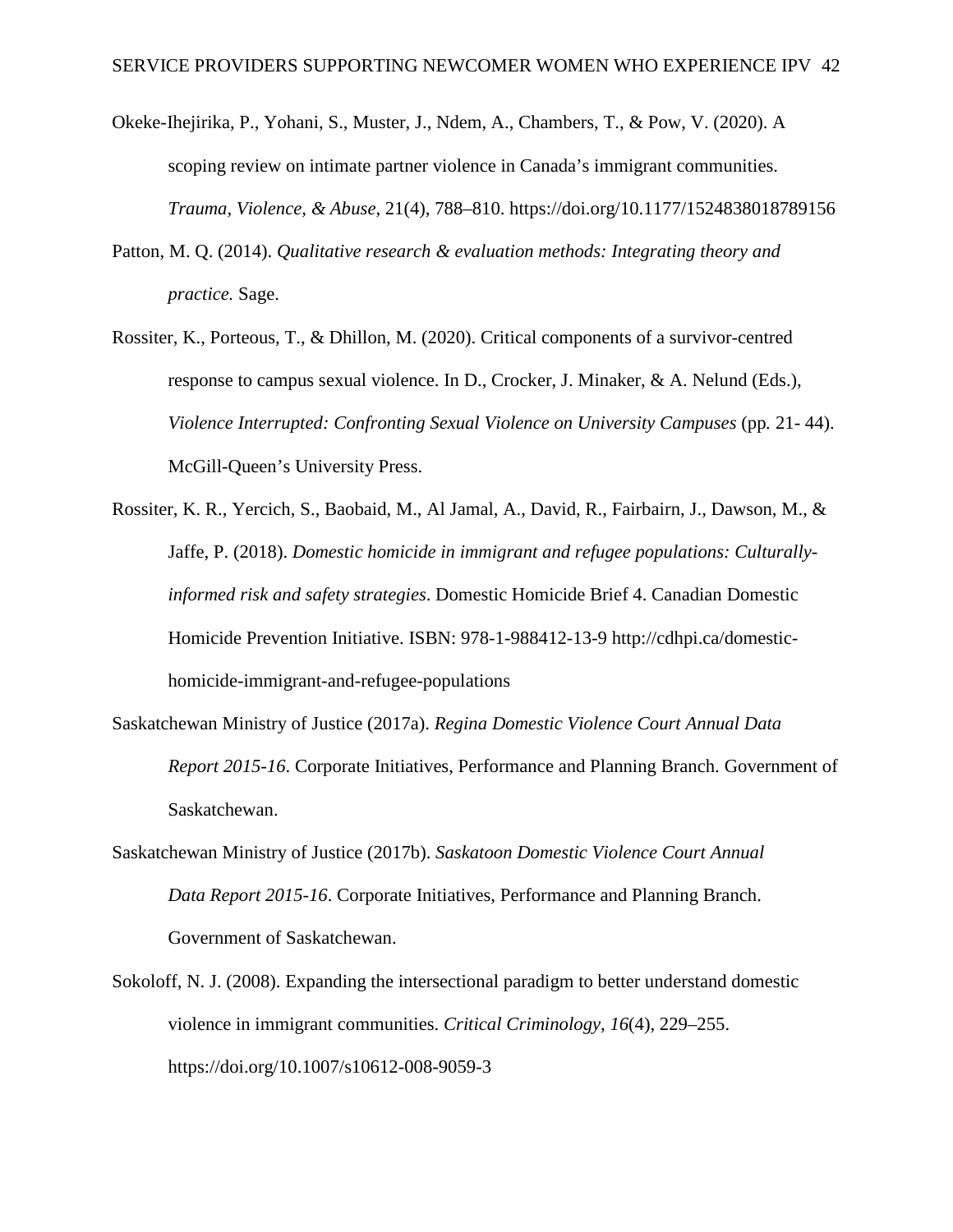Shonkoff, J. P., Garner, A. S., Siegel, B. S., Dobbins, M. I., Earls, M. F., McGuinn, L., Pascoe, J., Wood, D. L., Committee on Psychosocial Aspects of Child and Family Health, & Committee on Early Childhood, Adoption, and Dependent Care (2012). The lifelong effects of early childhood adversity and toxic stress. *Pediatrics, 129*(1), 232-246. https://doi.org/10.1542/peds.2011-2663

- Statistics Canada (2017). *Immigration and ethnocultural diversity: Key results from the 2016 Census.* The Daily. October 25. Statistics Canada Catalogue no. 11-001-X.
- Statistics Canada (2020). *Table 17-10-0008-01: Estimates of the components of demographic growth, annual.* https://doi.org/10.25318/1710000801-eng
- Tabibi, J., Ahmad, S., Baker, L., & Lalonde, D. (2018). *Intimate partner violence against immigrant and refugee women.* Learning Network Issue 26. Centre for Research & Education on Violence Against Women & Children.

[http://www.vawlearningnetwork.ca/our-work/issuebased\\_newsletters/issue-26/index.html](http://www.vawlearningnetwork.ca/our-work/issuebased_newsletters/issue-26/index.html) 

- Taillieu, T. L., Davila, I. G. & Struck, S. (2020). ACEs and violence in adulthood. In Asmundson, G. J. G. & Afifi, T. O. (Eds.) *Adverse Childhood Experiences: Using Evidence to Advance Research, Practice, Policy and Prevention.* (pp.119-142). Elsevier.
- Trocmé, N., Fallon, B., MacLaurin, B., Sinha, V., Black, T., Fast, E., Felstiner, C., Hélie, S., Turcotte, D., Weightman, P., Douglas, J., & Holroyd, J. (2008). C*anadian incidence study of reported child abuse and neglect-2008: Major Findings*. Public Health Agency of Canada.
- Wathen, C. N., & MacMillan, H. L. (2013). Children's exposure to intimate partner violence: impacts and interventions. *Paediatrics & Child Health, 18*(8), 419-422. <https://doi.org/10.1093/pch/18.8.419>